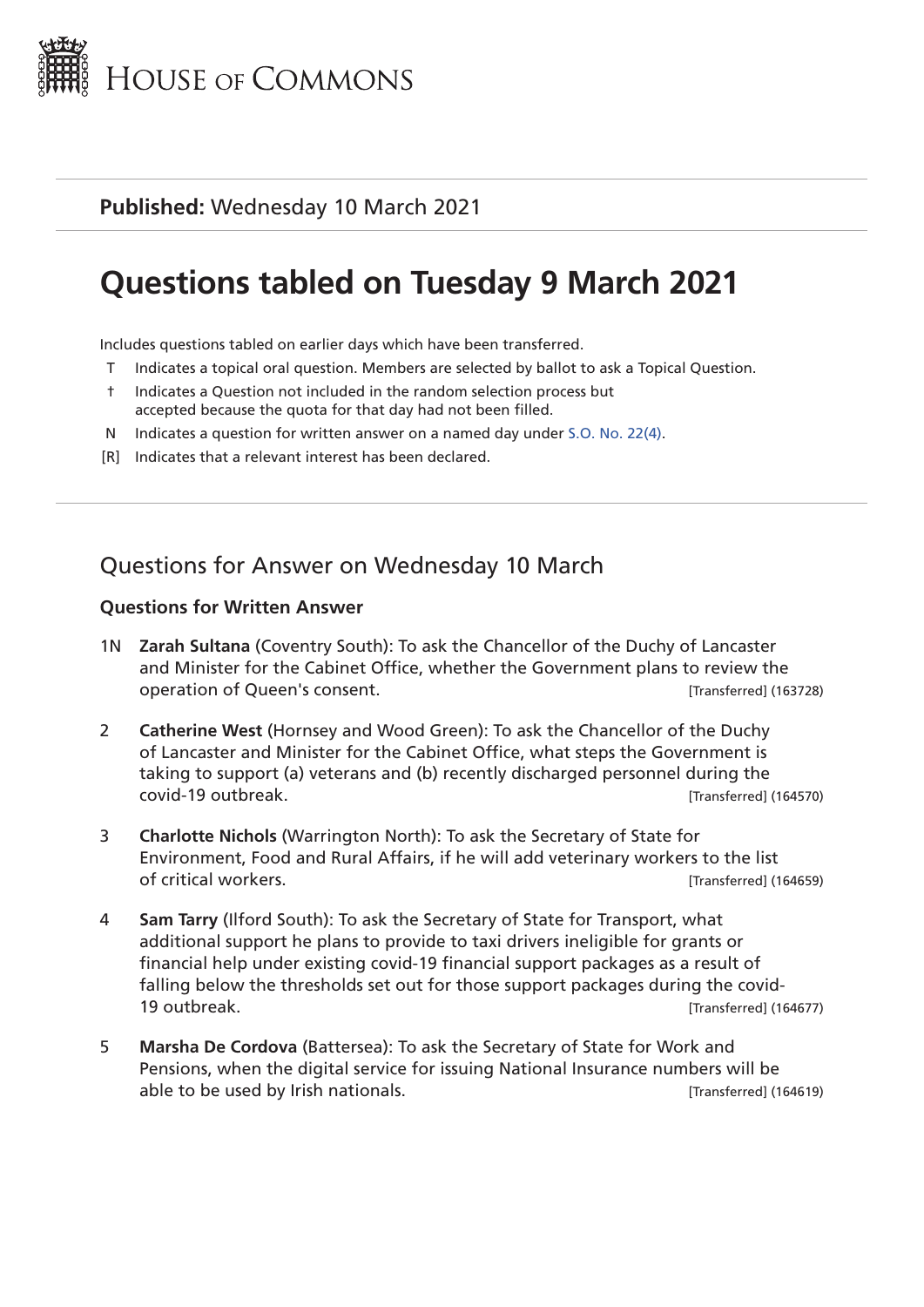- 6 **Marsha De Cordova** (Battersea): To ask the Secretary of State for Work and Pensions, whether there is an alternative arrangement in place for Irish nationals to obtain National Insurance numbers while face-to-face interviews are paused. [Transferred] (164620)
- 7 **Navendu Mishra** (Stockport): To ask the Secretary of State for Work and Pensions, whether he plans to review the rate of statutory maternity pay with regard to the Ministerial and other Maternity Allowances Bill. [Transferred] (164669)
- 8 **Catherine West** (Hornsey and Wood Green): To ask the Secretary of State for Foreign, Commonwealth and Development Affairs, what discussions he has had with the British Overseas Territories in preparation for the COP26 summit. [Transferred] (164571)
- 9N **Jonathan Edwards** (Carmarthen East and Dinefwr): To ask the Secretary of State for Housing, Communities and Local Government, with reference to the Covid-19 Response, Spring 2021 roadmap, published on 22 February 2021, when Welsh language chapels in England will be able to host gatherings for the singing of hymns, cymanfa ganu. **International and the control of the Control** (Transferred] (163670)
- 10 **Zarah Sultana** (Coventry South): To ask the Secretary of State for Housing, Communities and Local Government, what assessment he has made of the potential merits of giving local authorities the option to place victims of domestic abuse and their children in close proximity to where they have been living.

[Transferred] (164654)

11 **John Penrose** (Weston-super-Mare): To ask the Secretary of State for Justice, when he plans to reply to the letters from the hon. Member for Weston-super-Mare of 16 December 2020 and 8 February 2021 on behalf of a constituent, Mrs Frances Littlewood on shared parenting. The same state of the state of the state of the state of the late of the state of the state of the state of the state of the state of the state of the state of the state of the state of the

### Questions for Answer on Thursday 11 March

#### **Questions for Written Answer**

- 1 **Sir Peter Bottomley** (Worthing West): To ask the Chancellor of the Duchy of Lancaster and Minister for the Cabinet Office, which tenure type a residential commonholder or leaseholder should select in a census return. (165423)
- 2 **Sir Peter Bottomley** (Worthing West): To ask the Chancellor of the Duchy of Lancaster and Minister for the Cabinet Office, whether a person with a birthday between the date they completed the census form and the census date can confirm an age that will not be correct. (165424)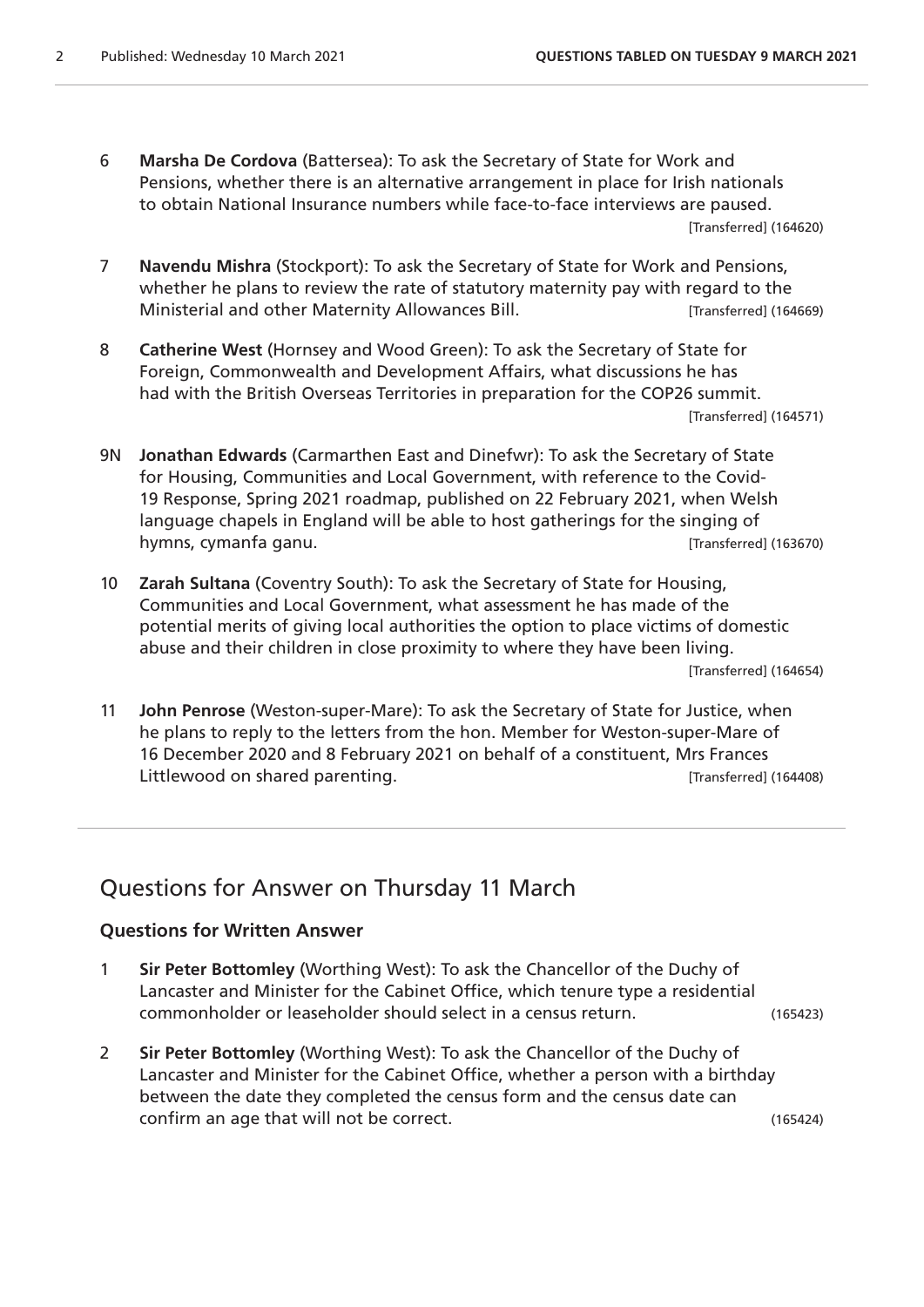- 3 **Dr Luke Evans** (Bosworth): To ask the Chancellor of the Duchy of Lancaster and Minister for the Cabinet Office, what steps he is taking to use the work of the Border Protocol Delivery Group to inform the UK's trade policy and arrangements with the EU. (165678)
- 4 **Jim Shannon** (Strangford): To ask the Member for South West Bedfordshire, representing the Church Commissioners, what steps the church has taken to provide support for the teaching of children at home during the covid-19 lockdown. (165539)
- 5 **Jim Shannon** (Strangford): To ask the Member for South West Bedfordshire, representing the Church Commissioners, what steps the church is taking to encourage (a) regenerative agriculture, (b) more treeplanting and (c) good stewardship of hedgerows across its rural estates. (165540)
- 6 **Jim Shannon** (Strangford): To ask the Member for South West Bedfordshire, representing the Church Commissioners, what steps the church is taking to reduce its greenhouse gas emissions ahead of COP26. (165541)
- 7 **Catherine West** (Hornsey and Wood Green): To ask the President of COP26, how many and what proportion of the UK's team of delegates are women; and for each (a) team and (b) role within the UK delegation, what the gender breakdown is. (165624)
- 8 **Alan Brown** (Kilmarnock and Loudoun): To ask the Secretary of State for Business, Energy and Industrial Strategy, how many homes that are off the gas grid use fossil fuel heating systems in (a) Scotland, (b) Wales and (c) England as at 8 March 2021. (165598)
- 9 **Alan Brown** (Kilmarnock and Loudoun): To ask the Secretary of State for Business, Energy and Industrial Strategy, how many heat pumps have been installed in (a) Scotland, (b) Wales and (c) England in each year since 2010. (165599)
- 10 **Alan Brown** (Kilmarnock and Loudoun): To ask the Secretary of State for Business, Energy and Industrial Strategy, how many heat pumps have been installed in (a) Scotland, (b) Wales and (c) England with support from the Renewable Heat Incentive in each year since 2014. (165600)
- 11 **Dr Luke Evans** (Bosworth): To ask the Secretary of State for Business, Energy and Industrial Strategy, what steps he is taking to engage with representatives of regional shopping centre providers to ensure that the needs of those centres are considered as part of the economic recovery from the covid-19 outbreak. (165677)
- 12 **Wera Hobhouse** (Bath): To ask the Secretary of State for Business, Energy and Industrial Strategy, what assessment he has made of the effect of the Energy Charter Treaty on the ability of his Department to tackle climate change. (165635)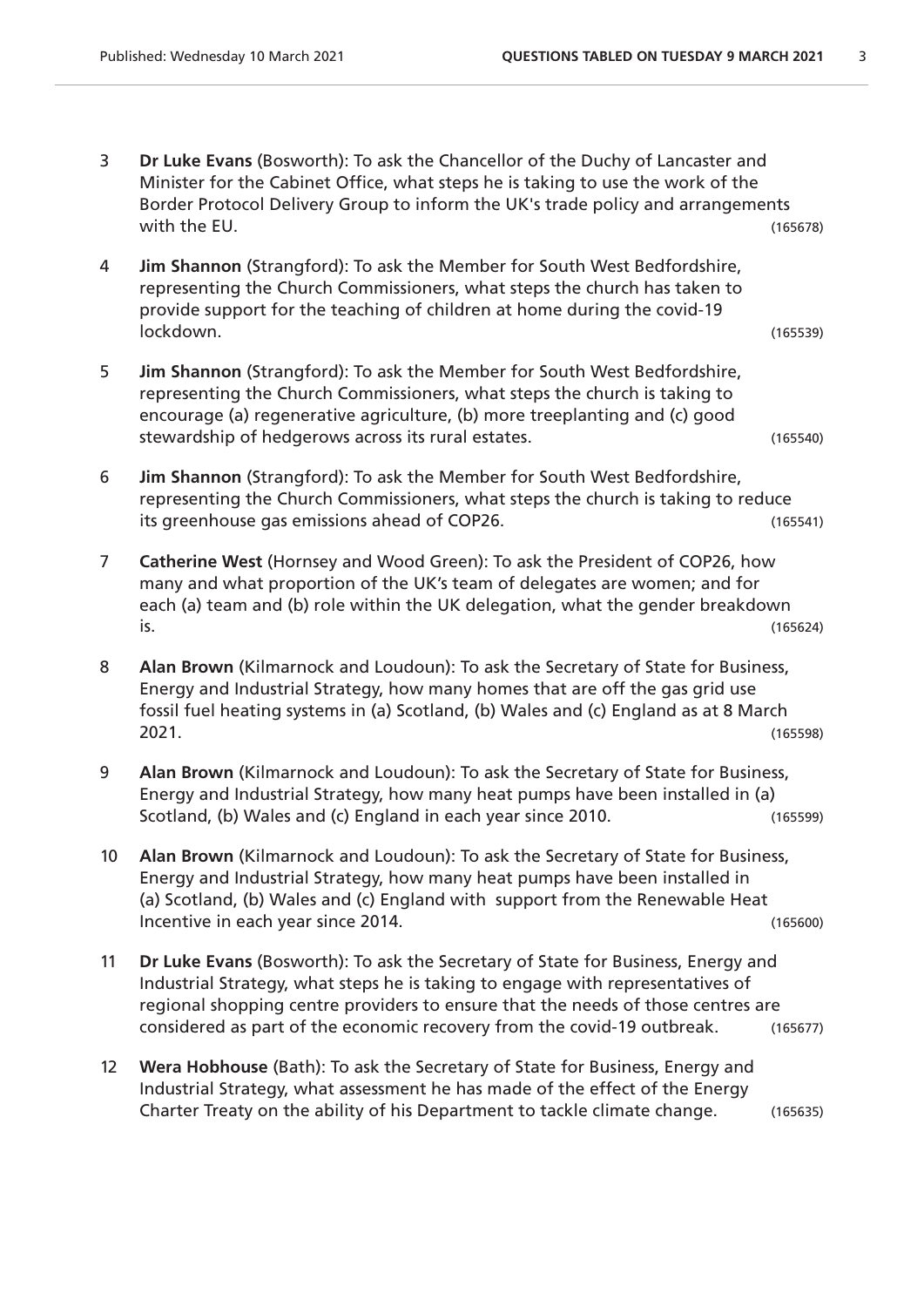- 13N **Dr Julian Lewis** (New Forest East): To ask the Secretary of State for Business, Energy and Industrial Strategy, what recent assessment he has made of the consistency with which different local authorities award Additional Restrictions Grants to similar companies; and if he will make it his policy to issue guidance to local authorities to give comparable levels of such support to food and drink wholesalers facing comparable financial pressures during the covid-19 outbreak. [Transferred] (164332)
- 14N **Chi Onwurah** (Newcastle upon Tyne Central): To ask the Secretary of State for Business, Energy and Industrial Strategy, what work Admiral Associates has undertaken with the Vaccine Taskforce on helping to ensure that covid-19 vaccines are taken up by hard to reach groups. The same taken up in the same state of the same states (164467)
- 15N **Zarah Sultana** (Coventry South): To ask the Secretary of State for Business, Energy and Industrial Strategy, what assessment he has made of the potential merits of allowing access to specialist shoe shops during the covid-19 lockdown restrictions for people who cannot buy those products online. [Transferred] (164641)
- 16 **Alberto Costa** (South Leicestershire): To ask the Secretary of State for Digital, Culture, Media and Sport, when indoor personal training sessions can resume as part of the Government's Covid Roadmap. (165594)
- 17 **Afzal Khan** (Manchester, Gorton): To ask the Secretary of State for Digital, Culture, Media and Sport, whether he has made an assessment of the potential merits of using the forthcoming Online Safety Bill to legislate for what constitutes harmful but legal online content following engagement with stakeholders and civil society. (165665)
- 18 **Emily Thornberry** (Islington South and Finsbury): To ask the Secretary of State for Digital, Culture, Media and Sport, whether UK citizens enjoy individual rights to reasonable explanation and reasonable inferences on how their data is used under the exemptions of the UK-Japan Comprehensive Economic Partnership Agreement. (165476)
- 19 **Emily Thornberry** (Islington South and Finsbury): To ask the Secretary of State for Digital, Culture, Media and Sport, what assessment he has made of the effect of the source code, software and algorithm provisions of the UK-Japan Comprehensive Economic Partnership Agreement on the Government's right to regulate new technologies. (165477)
- 20 **Emily Thornberry** (Islington South and Finsbury): To ask the Secretary of State for Digital, Culture, Media and Sport, what assessment he has made of the potential effect of the UK's commitments under the UK-Japan Comprehensive Economic Partnership Agreement on enacting future online harms legislation. (165478)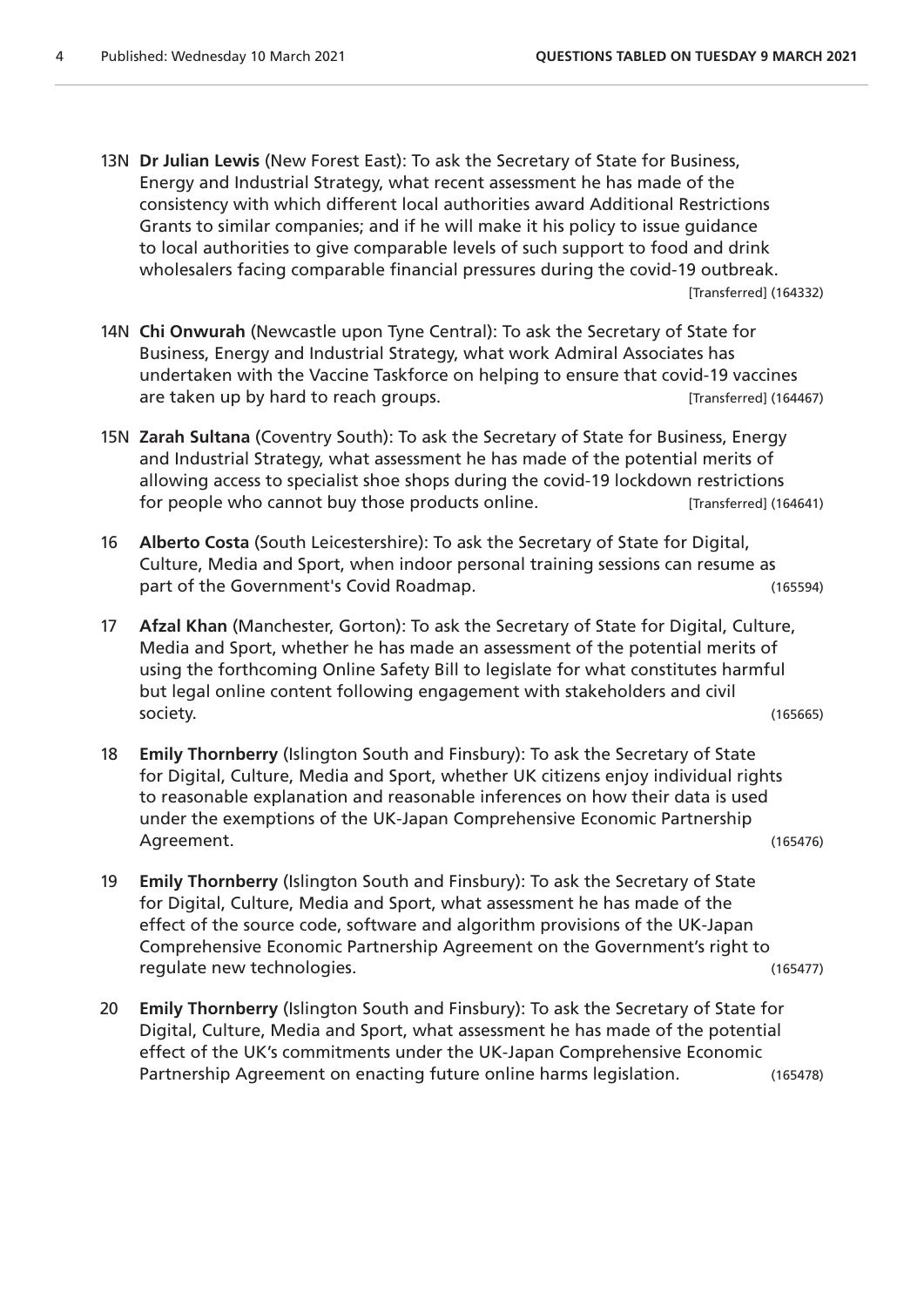- 21 **Emily Thornberry** (Islington South and Finsbury): To ask the Secretary of State for Digital, Culture, Media and Sport, what assessment he has made of the long-term compatibility of UK-Japan Comprehensive Economic Partnership Agreement data rules and the draft data adequacy decision taken by the EU with respect to the UK. (165479)
- 22 **Emily Thornberry** (Islington South and Finsbury): To ask the Secretary of State for Digital, Culture, Media and Sport, how the data provisions of the UK-Japan Comprehensive Economic Partnership Agreement affect the data protections UK citizens are afforded if they are employed by a company based in Japan. (165480)
- 23 **Fleur Anderson** (Putney): To ask the Secretary of State for Education, how many universities have adopted the IHRA definition of antisemitism; and what action is being taken against those universities that have not adopted that definition. (165688)
- 24 **Stuart Anderson** (Wolverhampton South West): To ask the Secretary of State for Education, what steps the Government is taking to support students experiencing hardship as a result of the outbreak of covid-19, with particular reference to (a) term-time accommodation costs and (b) income lost from possible redundancies.

(165672)

- 25 **Thangam Debbonaire** (Bristol West): To ask the Secretary of State for Education, what specific support his Department will provide to help enable current in Year 10 pupil to be adequately prepared for GCSEs at the end of next academic year. (165593)
- 26 **Emma Hardy** (Kingston upon Hull West and Hessle): To ask the Secretary of State for Education, how many teacher training days his Department has scheduled for the 2020-21 academic year. (165658)
- 27 **Emma Hardy** (Kingston upon Hull West and Hessle): To ask the Secretary of State for Education, what assessment his Department has made of the potential merits of reducing the number of teacher training days during the covid-19 outbreak in the 2020-21 academic year. (165659)
- 28 **Jack Lopresti** (Filton and Bradley Stoke): To ask the Secretary of State for Education, what steps his Department is taking to enable veterans to study for educational and vocational qualifications. (165505)
- 29 **Siobhain McDonagh** (Mitcham and Morden): To ask the Secretary of State for Education, whether his Department plans to issue new guidance on the use of technology in schools for self-isolating (a) pupils and (b) staff as covid-19 restrictions are eased. (165431)
- 30 **Siobhain McDonagh** (Mitcham and Morden): To ask the Secretary of State for Education, what assessment his Department has made of the potential merits of providing disadvantaged pupils with (a) devices and (b) other technology after covid-19 restrictions have ended. (165432)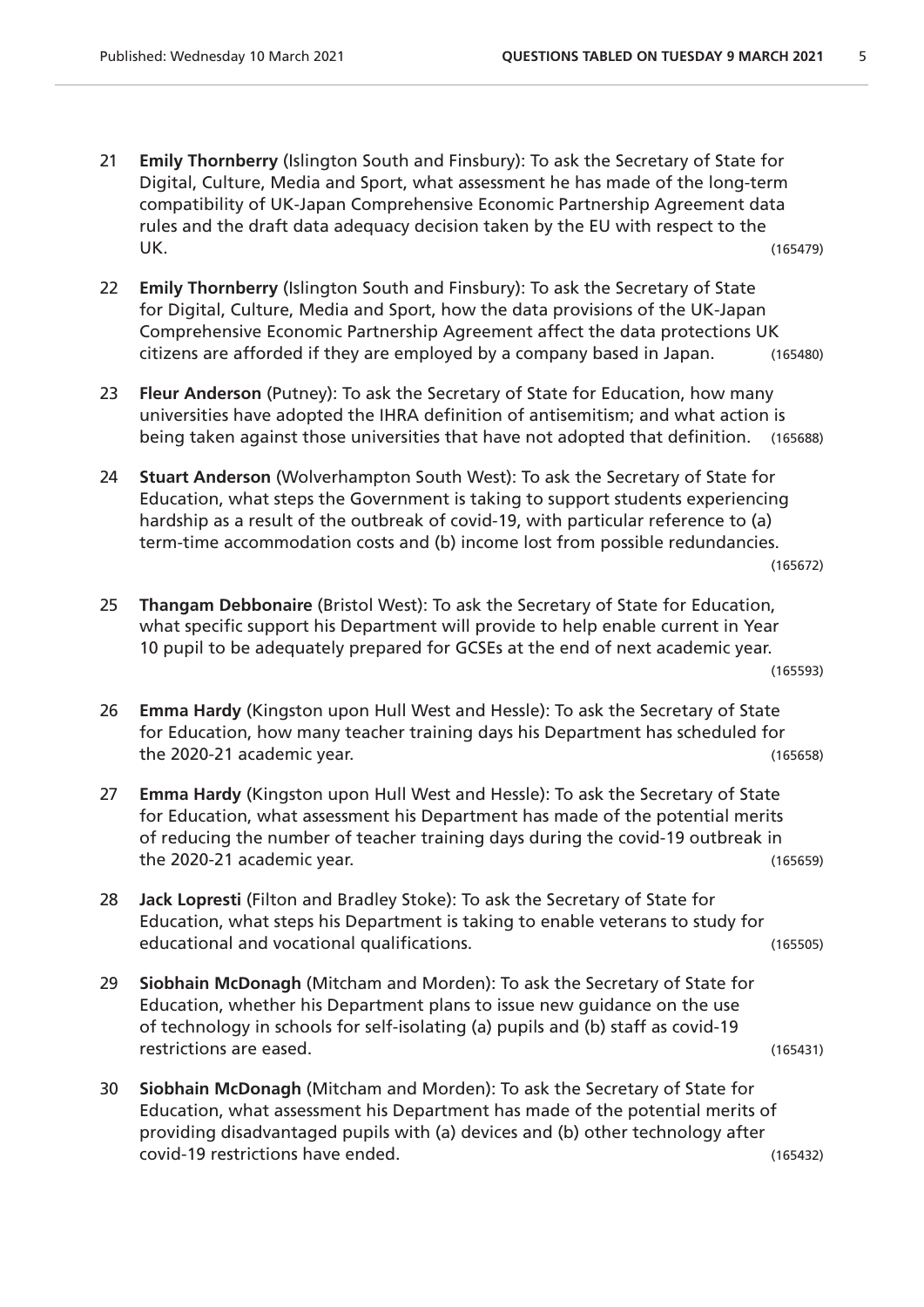- 31 **Siobhain McDonagh** (Mitcham and Morden): To ask the Secretary of State for Education, what data his Department holds on the number of schools that have used (a) allocated devices and (b) digital platforms to deliver teaching. (165433)
- 32 **Siobhain McDonagh** (Mitcham and Morden): To ask the Secretary of State for Education, what estimate his department has made of the number of electronic devices that have been allocated to disadvantaged pupils during national covid-19 restrictions since March 2020. (165434)
- 33 **Siobhain McDonagh** (Mitcham and Morden): To ask the Secretary of State for Education, what assessment his Department has made of the effectiveness of digital teaching in increasing youth participation in extracurricular activities. (165435)
- 34 **Zarah Sultana** (Coventry South): To ask the Secretary of State for Education, what assessment he has made of the potential merits of introducing phased returns for school children of different ages. (165682)
- 35 **Munira Wilson** (Twickenham): To ask the Secretary of State for Education, for what reason the Government has not issued safety standards on face coverings used in education. (165676)
- 36 **Andrew Bridgen** (North West Leicestershire): To ask the Secretary of State for Environment, Food and Rural Affairs, what assessment he has made of the importance of (a) the Alcea collection and (b) other national plant collections to preserving the biodiversity of plants in the UK. (165542)
- 37 **James Cartlidge** (South Suffolk): To ask the Secretary of State for Environment, Food and Rural Affairs, what steps he is taking to help farmers respond to Wireworm outbreaks; and if he will make a statement. (165619)
- 38 **Sir John Hayes** (South Holland and The Deepings): To ask the Secretary of State for Environment, Food and Rural Affairs, whether he plans to bring forward legislative proposals on increasing the maximum penalties for the illegal importation of dogs into the UK. (165439)
- 39 **Sir John Hayes** (South Holland and The Deepings): To ask the Secretary of State for Environment, Food and Rural Affairs, what assessment he has made of the potential merits of proposals of the Dogs Trust to increase the minimum age at which puppies can be imported into the UK from 15 weeks to six months in order to make them less desirable for purchase and make the illegal puppy trade less lucrative for criminals. (165441)
- 40 **Sir John Hayes** (South Holland and The Deepings): To ask the Secretary of State for Environment, Food and Rural Affairs, whether he has plans to bring forward legislative proposals on the increasing the maximum penalties for the illegal importation of dogs into the UK. (165440)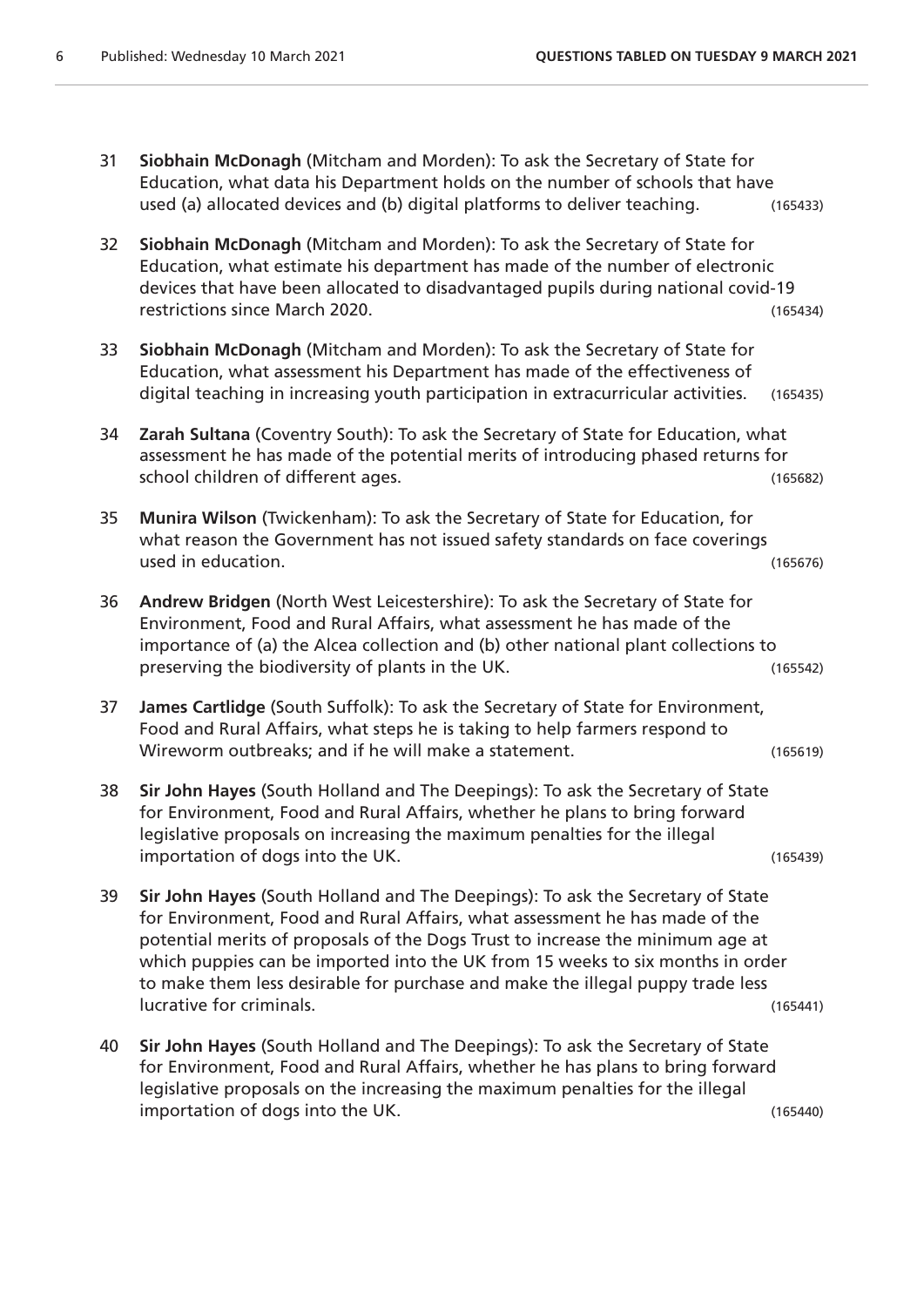- 41 **Luke Pollard** (Plymouth, Sutton and Devonport): To ask the Secretary of State for Environment, Food and Rural Affairs, whether his Department plans to include the growing of bioenergy feedstocks such as woodland and energy crops as recognised activities for farmers and landowners under the Environment Land Management Scheme. (165667)
- 42 **Alexander Stafford** (Rother Valley): To ask the Secretary of State for Environment, Food and Rural Affairs, what discussions he has had with Cabinet colleagues on the estimated cost to local authorities of clearing horse manure from public roads and footpaths, in the last year. (165706)
- 43 **Alexander Stafford** (Rother Valley): To ask the Secretary of State for Environment, Food and Rural Affairs, what information his Department holds on the number of fines for statutory nuisance caused by horse fouling on roads and footpaths have been issued in the last year. (165707)
- 44 **Alexander Stafford** (Rother Valley): To ask the Secretary of State for Environment, Food and Rural Affairs, what discussions he has had with Cabinet colleagues on the potential merits of bringing forward legislative proposals to oblige horse riders clean up manure from footpaths and roads. (165708)
- 45 **Daniel Zeichner** (Cambridge): To ask the Secretary of State for Environment, Food and Rural Affairs, when the Government plans to publish a response to the recommendations of Part 1 of the National Food Strategy. (165575)
- 46 **Daniel Zeichner** (Cambridge): To ask the Secretary of State for Environment, Food and Rural Affairs, with reference to the Government's commitment to pursue an ambitious new course for the organic sector on 27 January 2021, what specific steps the Government will take to meet this objective. The manner of the Government will take to meet this objective.
- 47 **Daniel Zeichner** (Cambridge): To ask the Secretary of State for Environment, Food and Rural Affairs, what steps he will take to help ensure that organic farms receive adequate support during the roll-out of the Environmental Land Management scheme. (165578)
- 48 **Emily Thornberry** (Islington South and Finsbury): To ask the Secretary of State for International Trade, whether UK citizens' data is afforded the same degree of protection in Japan under the UK-Japan Comprehensive Economic Partnership Agreement as EU data is under the Japan-EU Free Trade Agreement. (165471)
- 49 **Emily Thornberry** (Islington South and Finsbury): To ask the Secretary of State for International Trade, with reference to the UK-Japan Comprehensive Economic Partnership Agreement, (a) whether UK citizens' data has the same protections from onward transfer as EU data and (b) how UK citizens data protection will be enforced. (165472)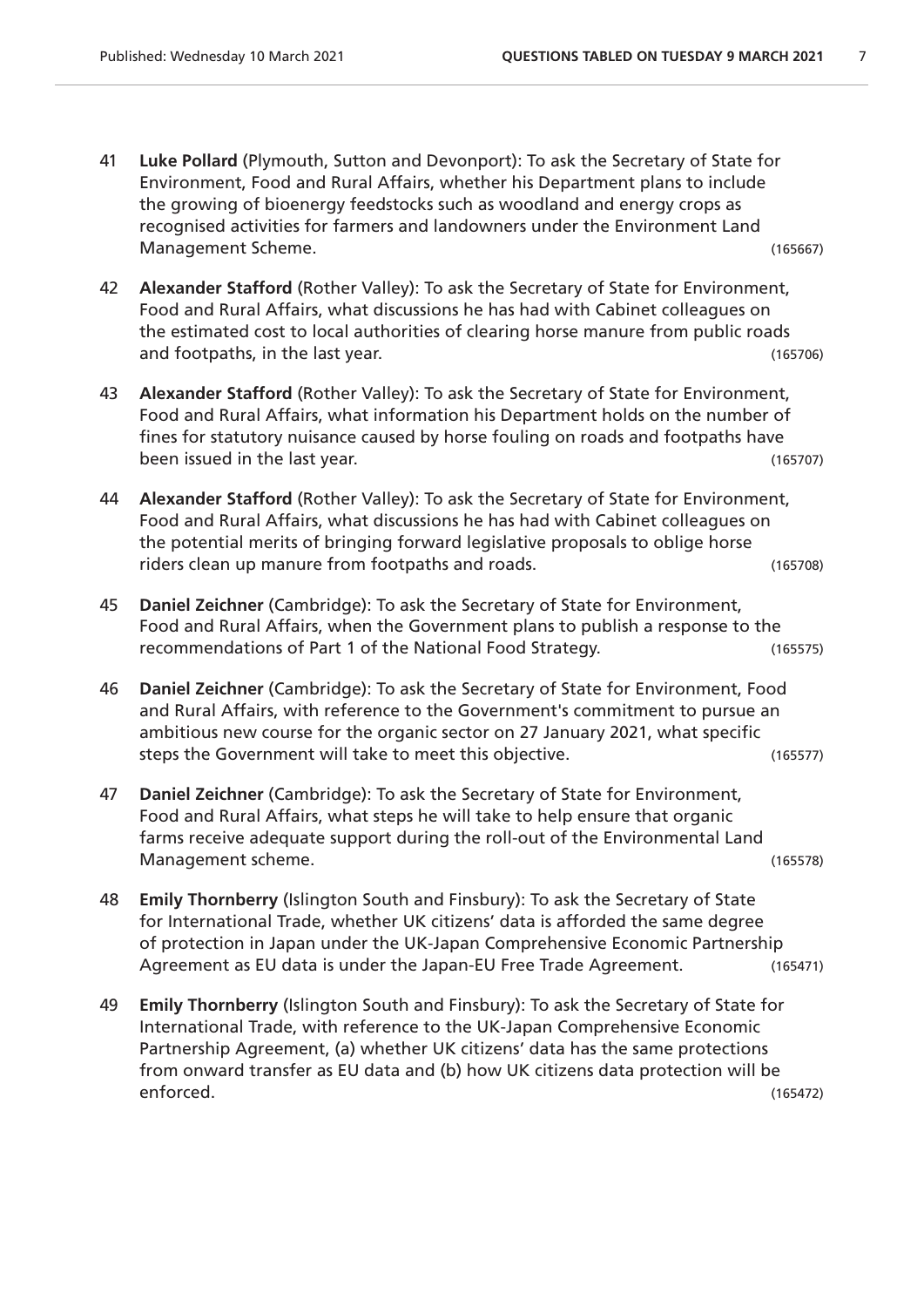- 50 **Emily Thornberry** (Islington South and Finsbury): To ask the Secretary of State for International Trade, if UK citizens' data could be transferred under the UK-Japan Comprehensive Economic Partnership Agreement from Japan to third countries with lower levels of data protection. The same state of the control of the control of the control of the control of the control of the control of the control of the control of the control of the control of the control of t
- 51 **Emily Thornberry** (Islington South and Finsbury): To ask the Secretary of State for International Trade, what plans she has to trigger UK-Japan Comprehensive Economic Partnership Agreement public policy exemptions if UK citizens' data was to be transferred to third countries with lower levels of protection under the agreement. (165474)
- 52 **Emily Thornberry** (Islington South and Finsbury): To ask the Secretary of State for International Trade, what assessment she has made of the compatibility of a potential ban on arbitrary or unjustifiable restrictions on data flows within the UK-Japan Comprehensive Economic Partnership Agreement and the UK's GDPR regime. (165475)
- 53 **Emily Thornberry** (Islington South and Finsbury): To ask the Secretary of State for International Trade, which UK-Japan Comprehensive Economic Partnership Agreement data provisions are (a) models for agreements on digital and data with other countries the UK is seeking to negotiate trade or digital deals with and (b) bespoke arrangements for the circumstances of UK-Japan trade. (165481)
- 54 **Emma Hardy** (Kingston upon Hull West and Hessle): To ask the Secretary of State for Transport, if he will make an assessment of the potential effect of the Humber Freeport on existing (a) road, (b) rail and (b) ports infrastructure. (165657)
- 55 **Karl Turner** (Kingston upon Hull East): To ask the Secretary of State for Transport, what assessment he has made of the potential effect of the Humber Freeport on the employment conditions of seafarers employed by P&O Ferries on ferry routes between Hull and the Netherlands. (165508)
- 56 **Karl Turner** (Kingston upon Hull East): To ask the Secretary of State for Transport, what assessment he has made of the potential effect of the Humber Freeport on seafarer jobs in (a) Hull and (b) the Humber region. (165509)
- 57 **Karl Turner** (Kingston upon Hull East): To ask the Chancellor of the Exchequer, whether the Humber Freeport bid included commitments to maintain existing collective bargaining agreements with trade unions organising seafarers working on merchant ships working from Hull port; and if he will place a copy of that bid in the Library. (165510)
- 58 **Karl Turner** (Kingston upon Hull East): To ask the Chancellor of the Exchequer, if he will take steps to consult trade unions on (a) employment rights and (b) governance structures before the eight Freeports announced in the Budget statement on 3 March 2021 begin operating. (165511)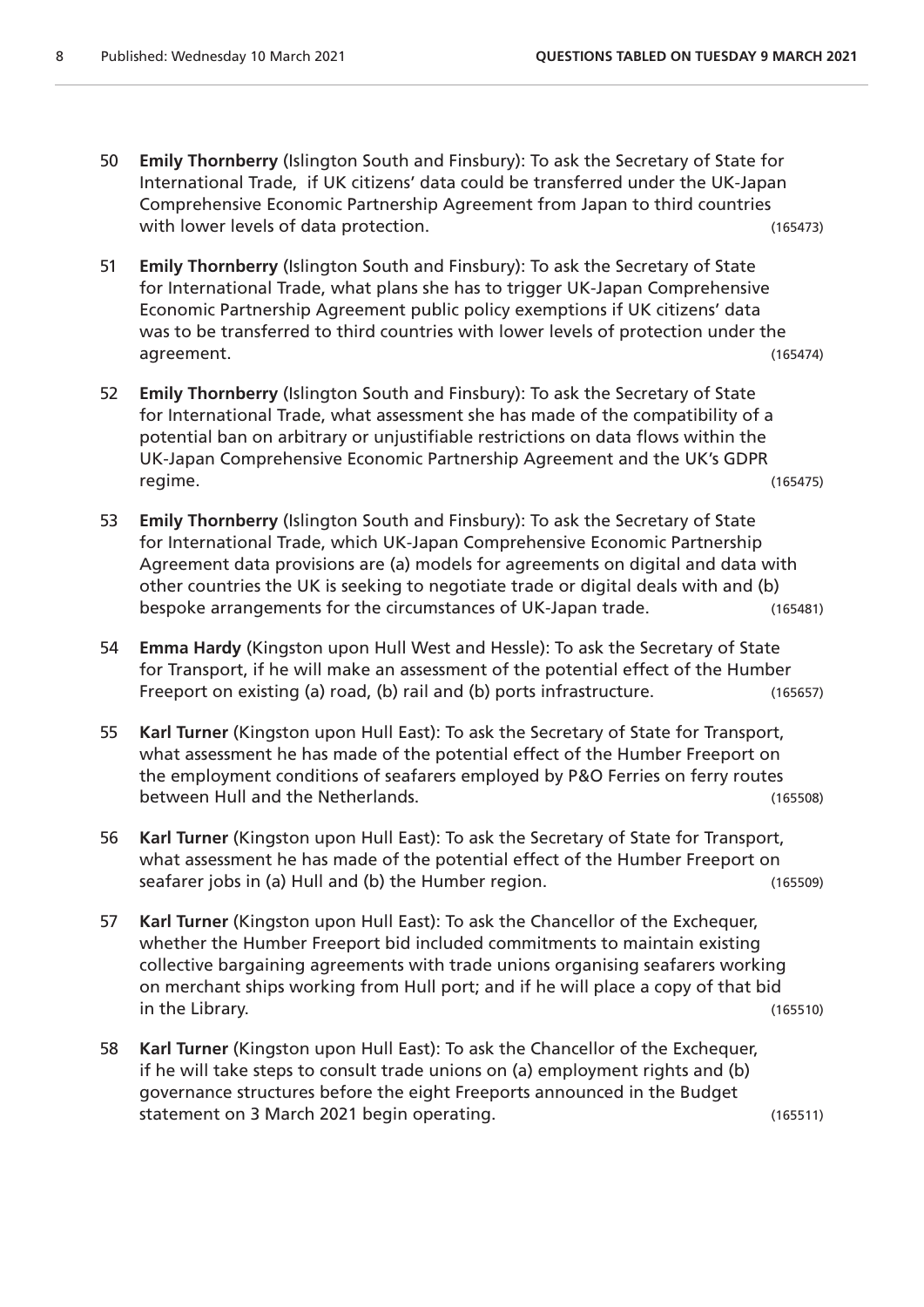- 59 **Karl Turner** (Kingston upon Hull East): To ask the Secretary of State for Transport, with reference to Budget 2021, what assessment he has made of the potential effect of freeports on the delivery of contracts with ferry operators recognised under the Freight Capacity Framework Agreement. (165512)
- 60 **Karl Turner** (Kingston upon Hull East): To ask the Secretary of State for Transport, what assessment he has made of the potential effect of the introduction of freeports on seafarer employment in the roll-on roll-off ferries sector. (165513)
- 61 **Emma Hardy** (Kingston upon Hull West and Hessle): To ask the Secretary of State for Work and Pensions, what assessment she has made of the effect on wheelchair users of the requirement from 1 April 2021 that applicants for a door supervisor or security guard licence will be expected to successfully complete a first aid qualification before taking their licence-linked training. (165660)
- 62 **David Linden** (Glasgow East): To ask the Secretary of State for Work and Pensions, what written communications her Department has had with claimants of universal credit advising those claimants that the £20 uplift to that benefit is a temporary measure during the covid-19 outbreak. (165649)
- 63 **Charlotte Nichols** (Warrington North): To ask the Secretary of State for Work and Pensions, if she will make it her policy to provide a £20 per week uplift to legacy benefits in line with the £20 per week uplift provided to universal credit. (165689)
- 64 **Jonathan Reynolds** (Stalybridge and Hyde): To ask the Secretary of State for Work and Pensions, how many easements were approved for universal credit between March 2020 and July 2020. (165523)
- 65 **Jonathan Reynolds** (Stalybridge and Hyde): To ask the Secretary of State for Work and Pensions, what discussions her Department has had with representatives of trade unions on the reintroduction of a full sanction and conditionality regime for claimants of jobseeker's allowance; and what the timeframe is for recommencing that regime. (165524)
- 66 **Jonathan Reynolds** (Stalybridge and Hyde): To ask the Secretary of State for Work and Pensions, what training has been provided to staff working on the Kickstart scheme. (165525)
- 67 **Jonathan Reynolds** (Stalybridge and Hyde): To ask the Secretary of State for Work and Pensions, if she will provide a breakdown of from where officials in her Department have been moved in order to staff the Kickstart scheme. (165526)
- 68 **Douglas Ross** (Moray): To ask the Secretary of State for Work and Pensions, what support she is providing to Forres Job Centre to further assist unemployed people. (165642)
- 69 **Douglas Ross** (Moray): To ask the Secretary of State for Work and Pensions, what support she is providing to Elgin Job Centre to further assist unemployed people.

(165643)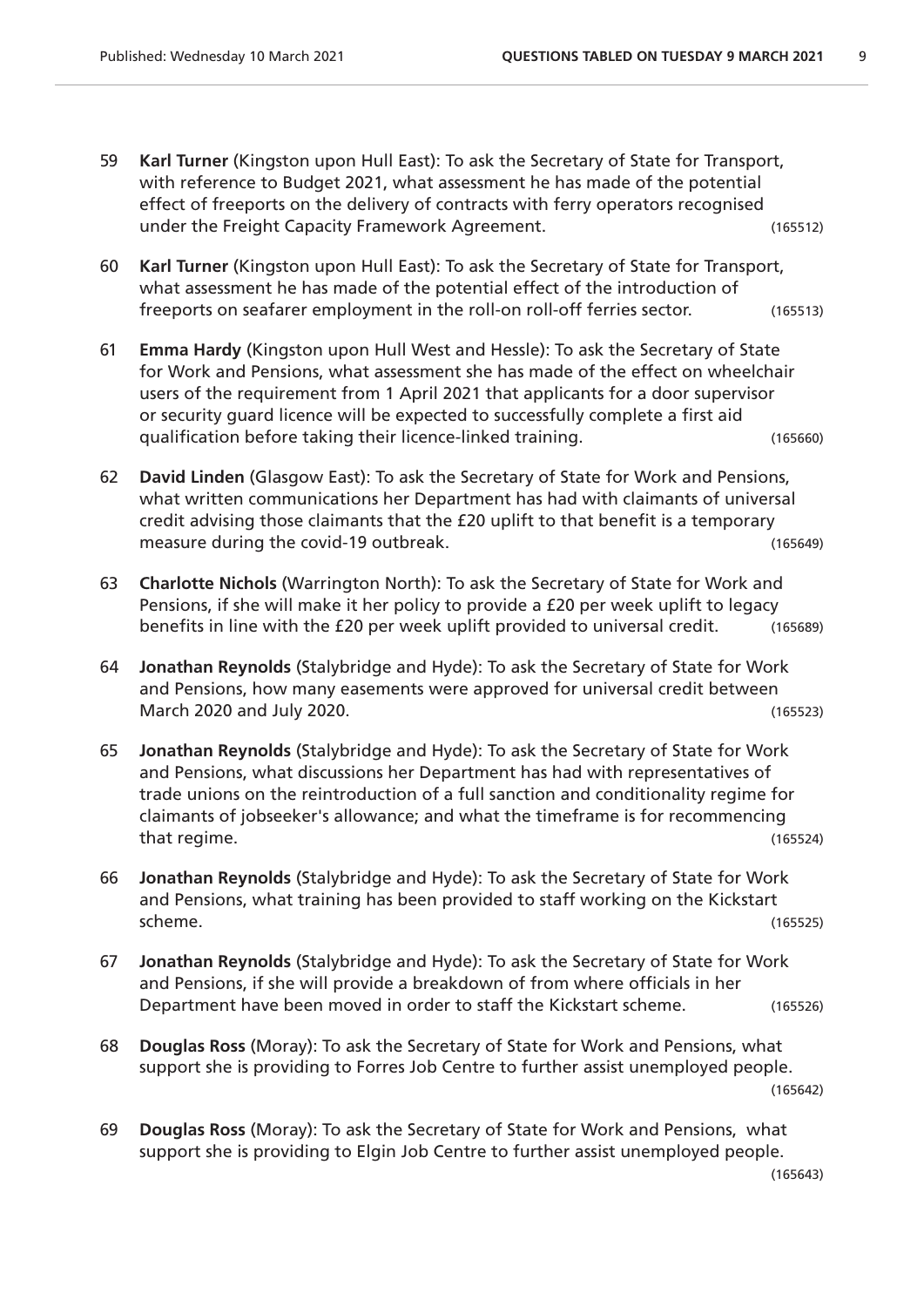70 **Douglas Ross** (Moray): To ask the Secretary of State for Work and Pensions, what support she is providing to Buckie Job Centre to further assist unemployed people.

(165644)

- 71 **Stuart Anderson** (Wolverhampton South West): To ask the Secretary of State for Health and Social Care, what steps his Department is taking to improve public confidence in the covid-19 vaccination programme. (165673)
- 72 **Martyn Day** (Linlithgow and East Falkirk): To ask the Secretary of State for Health and Social Care, when he plans to respond to Question 134504, on Coronavirus: Vaccination, tabled on 8 January 2021 by the hon. Member for Linlithgow and East Falkirk. (165608)
- 73 **Marsha De Cordova** (Battersea): To ask the Secretary of State for Health and Social Care, what steps his Department is taking to deliver accessible (a) information, (b) appointments and (c) venues for the covid-19 vaccine for blind and partially sighted people; and what steps he is taking to ensure such provision is compliant with the NHS Accessible Information Standard. (165666)
- 74 **Thangam Debbonaire** (Bristol West): To ask the Secretary of State for Health and Social Care, if he will make it his policy to (a) implement and (b) publish a timetable for the implementation of the recommendations of the HIV Commission's report entitled How England will end new cases of HIV, published in 2020. (165590)
- 75 **Thangam Debbonaire** (Bristol West): To ask the Secretary of State for Health and Social Care, if he will make it his policy to implement a new public health campaign to support ending HIV-related stigma. (165592)
- 76 **Thangam Debbonaire** (Bristol West): To ask the Secretary of State for Health and Social Care, what steps his Department is taking to tackle health inequalities experienced by people with HIV and AIDS. (165591)
- 77 **Robert Halfon** (Harlow): To ask the Secretary of State for Health and Social Care, what steps he plans to take to ensure that the new public health science campus in Harlow will be supported with multi-year 2021 Spending Review approval. (165503)
- 78 **Emma Hardy** (Kingston upon Hull West and Hessle): To ask the Secretary of State for Health and Social Care, whether his Department plans to offer free covid-19 test kits to workplaces with less than 50 members of staff to assist with the covid-19 secure reopening of businesses. (165661)
- 79 **Darren Jones** (Bristol North West): To ask the Secretary of State for Health and Social Care, whether he has made an assessment of when people with asthma should be prioritised to receive a covid-19 vaccination; and whether he has directed the Joint Committee on Vaccination and Immunisation to make an assessment of when people with asthma should be prioritised for that vaccine. (165641)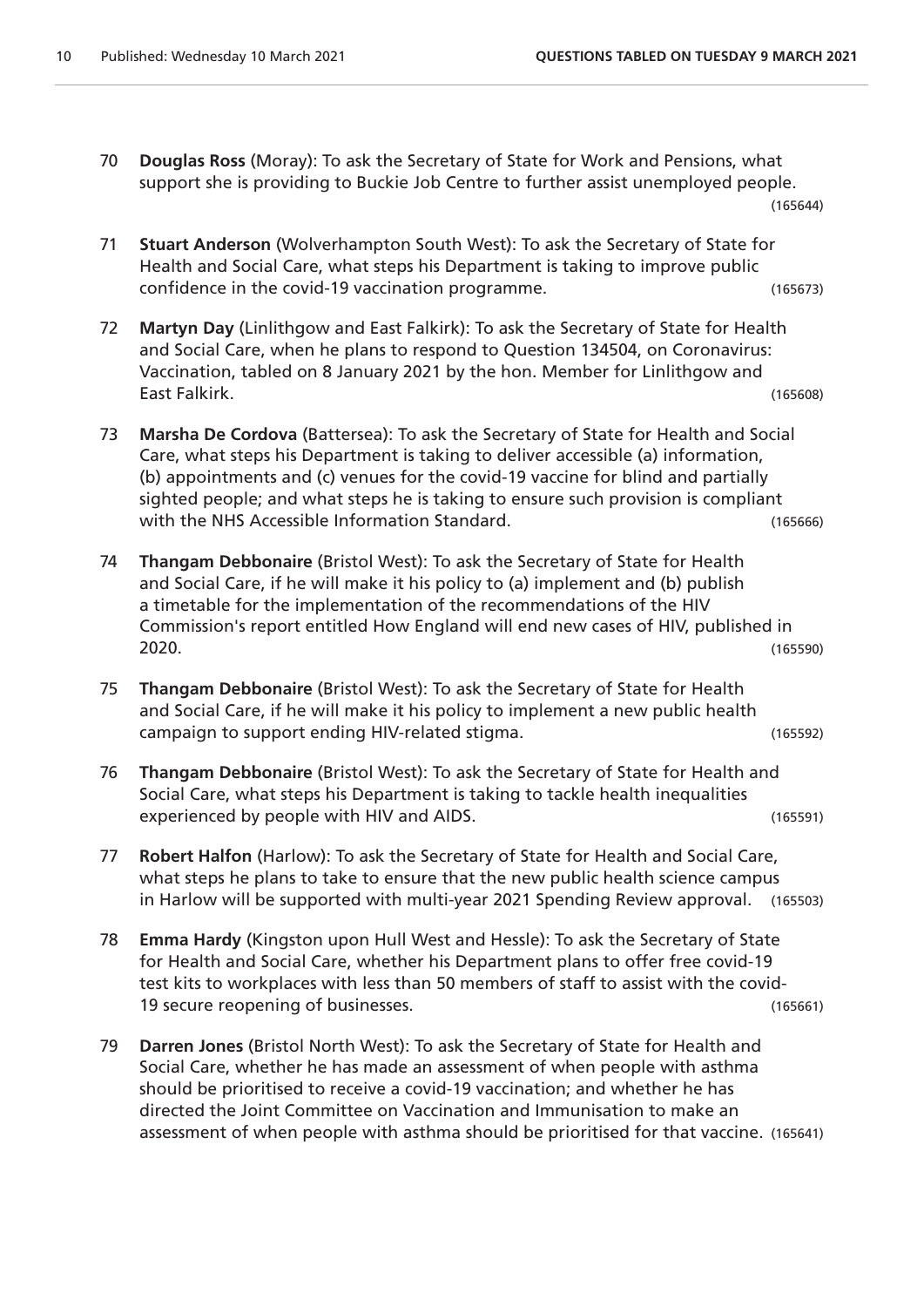- 80 **Robert Largan** (High Peak): To ask the Secretary of State for Health and Social Care, when he plans to respond to the enquiry from the hon. Member for High Peak of 24 November 2020, reference RL15578. (165703)
- 81 **Caroline Lucas** (Brighton, Pavilion): To ask the Secretary of State for Health and Social Care, with reference to the allocation of an additional £79 million to children and young people's mental health services in 2021-22, how many areas will get Mental Health Support Team help; and what proportion of those areas are planned to have that help in place by April 2023. (165486)
- 82 **Justin Madders** (Ellesmere Port and Neston): To ask the Secretary of State for Health and Social Care, with reference to his Departments operational guidance Schools coronavirus (COVID-19) dated February 2021, who undertook the research or evidence gathering regarding the effectiveness or safety of transparent face coverings; and whether that research or evidence gathering was specific to educational settings. (165582)
- 83 **Justin Madders** (Ellesmere Port and Neston): To ask the Secretary of State for Health and Social Care, with reference to the Department for Education's document, Schools coronavirus (COVID-19) operational guidance, published in February 2021, if he will publish the evidence his Department holds on the effectiveness and covid-safety of transparent face coverings. (165583)
- 84 **Justin Madders** (Ellesmere Port and Neston): To ask the Secretary of State for Health and Social Care, when he plans to answer Question 134477 tabled on 7 January 2021 by the Hon. Member for Ellesmere Port and Neston. (165585)
- 85N **Kerry McCarthy** (Bristol East): To ask the Secretary of State for Health and Social Care, whether someone will be legally permitted to travel abroad to get married under covid restrictions on 1 May 2021. [Transferred] (164386)
- 86 **Dr Dan Poulter** (Central Suffolk and North Ipswich): To ask the Secretary of State for Health and Social Care, what steps he is taking to increase provision of NHS dental practices. (165490)
- 87 **Dr Dan Poulter** (Central Suffolk and North Ipswich): To ask the Secretary of State for Health and Social Care, what steps his Department is taking to address the backlog of appointments with NHS dentists once covid-19 restrictions are eased.

(165491)

- 88 **Andrew Rosindell** (Romford): To ask the Secretary of State for Health and Social Care, if the Government will make an assessment of the potential benefits to the UK economy of exempting people who have received in full their covid-19 vaccinations from covid-19 lockdown restrictions. (165454)
- 89N **Wes Streeting** (Ilford North): To ask the Secretary of State for Health and Social Care, what proportion of schools and colleges were provided with covid-19 tests for use on 8 March 2021 in England. The same state of the set of the set of the set of the set of the set of the set of the set of the set of the set of the set of the set of the set of the set of the set of the set of the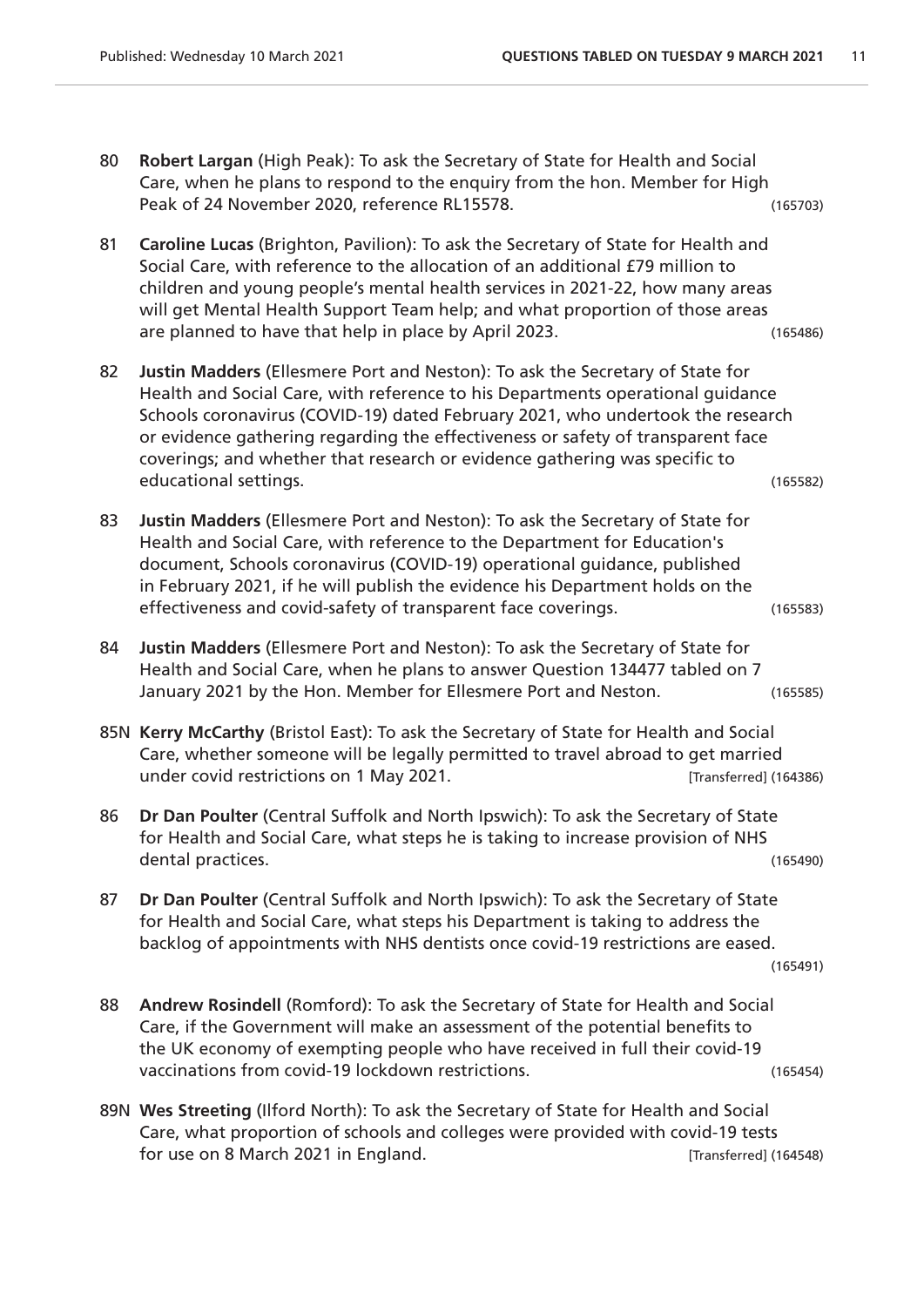- 90 **Julian Sturdy** (York Outer): To ask the Secretary of State for Health and Social Care, what assessment his Department has made of the effectiveness of Ivermectin as a prophylactic and treatment for covid-19; and what plans his Department has to use Ivermectin to treat covid-19. (165519)
- 91 **Munira Wilson** (Twickenham): To ask the Secretary of State for Health and Social Care, what assessment he has made of the potential effect on young people with eating disorders of making calorie counts mandatory on restaurant menus. (165675)
- 92 **Daniel Zeichner** (Cambridge): To ask the Secretary of State for Health and Social Care, whether the guidance from NHS England and NHS Improvement to chief executives on 2 March 2020 stating that staff should receive full pay while in selfisolation due to the covid-19 outbreak, including bank staff and sub-contractors, who have to be physically present at an NHS facility to carry out their duties, applies to workers employed by Sodexo at NHS Testing sites. (165576)
- 93 **Harriett Baldwin** (West Worcestershire): To ask the Secretary of State for Foreign, Commonwealth and Development Affairs, what plans he has for the UK as Chair in Office of the Commonwealth Heads of Government meeting to put the campaign for girls' education on the meeting agenda. (165522)
- 94N **Mr Andrew Mitchell** (Sutton Coldfield): To ask the Secretary of State for Foreign, Commonwealth and Development Affairs, which Department will incur the cost of the donation of the UK's surplus covid-19 vaccine doses to COVAX. [Transferred] (164365)
- 95 **Sarah Olney** (Richmond Park): To ask the Secretary of State for Foreign, Commonwealth and Development Affairs, whether his Department is able to negotiate the extension of the 90 day period that UK citizens can stay in EU and EEA countries without getting a visa or travel permit. (165634)
- 96 **Kate Osamor** (Edmonton): To ask the Secretary of State for Foreign, Commonwealth and Development Affairs, with reference to his oral statement of 12 January 2021, Official Report, column 160 on Xinjiang: forced labour, whether Magnitsky style sanctions are now being considered against the Chinese officials most closely involved with the human rights abuses against Uyghur Muslims. (165618)
- 97 **Catherine West** (Hornsey and Wood Green): To ask the Secretary of State for Foreign, Commonwealth and Development Affairs, what engagement he has had with his international counterparts on the threat of far-right extremism. (165630)
- 98 **Dr Rosena Allin-Khan** (Tooting): To ask the Secretary of State for the Home Department, what provision has been put in place to ensure that the wellbeing and safeguarding of people with pre-existing mental health conditions is protected while quarantining in hotels due to the covid-19 outbreak after international travel. (165632)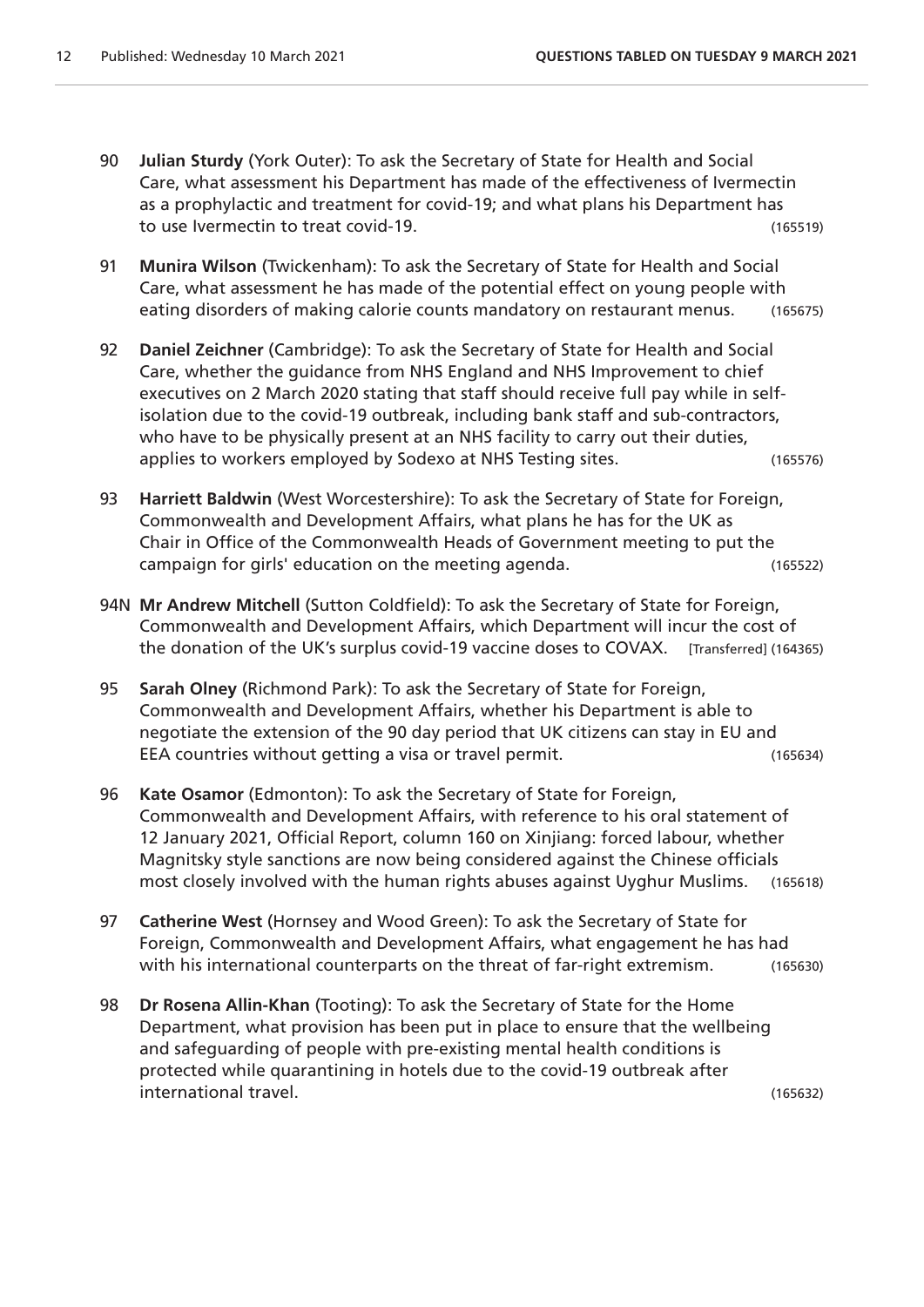- 99 **Thangam Debbonaire** (Bristol West): To ask the Secretary of State for the Home Department, what the timescale is for the closure of initial asylum hotel accommodation; and what the timescale of the notice period will be for residents and local authorities to be notified of such closures. (165588)
- 100 **Thangam Debbonaire** (Bristol West): To ask the Secretary of State for the Home Department, pursuant to the Answer of 10 February 2021 to Question 148830, on Immigrants: Coronavirus, whether in-person reporting requirements at Patchway Police Centre in Bristol have been changed in response to public heath considerations relating to the outbreak of the Brazilian variant of covid-19 in South Gloucestershire. (165589)
- 101 **Robert Largan** (High Peak): To ask the Secretary of State for the Home Department, when she plans to respond to the enquiry from the hon. Member for High Peak of 5 October 2020, reference RL9115. (165702)
- 102 **Andrew Rosindell** (Romford): To ask the Secretary of State for the Home Department, if she will bring forward legislative proposals to amend the British Nationalities Act 1948 to enable citizenship to be passed down from the mother as well as the father. (165453)
- 103 **Bob Stewart** (Beckenham): To ask the Secretary of State for Defence, what the strength is of each (a) English, (b) Scottish, (c) Welsh, (d) Irish and (e) Gurkha battalion. (165484)
- 104 **Duncan Baker** (North Norfolk): To ask the Secretary of State for Housing, Communities and Local Government, what comparative assessment he has made of the level of council tax in the (a) 2021-22 and (b) 2010-11 financial years by local authority area. (165679)
- 105N**Dan Carden** (Liverpool, Walton): To ask the Secretary of State for Housing, Communities and Local Government, when the Government plans to publish the selection methodology for the allocation of funding under the Levelling Up Fund. [Transferred] (164614)
- 106N**Rosie Cooper** (West Lancashire): To ask the Secretary of State for Housing, Communities and Local Government, when he plans to respond to the letter from the hon. Member for West Lancashire of 18 January 2021 on the closure of the Help to Buy scheme, reference ZA55197. The state of the state (164403)
- 107 **Neil Coyle** (Bermondsey and Old Southwark): To ask the Secretary of State for Housing, Communities and Local Government, what assessment his Department has made of the adequacy of the timeframe for the submission of applications to the Building Safety Fund. (165574)
- 108 **Chris Grayling** (Epsom and Ewell): To ask the Secretary of State for Housing, Communities and Local Government, when he plans to implement the Government's policy of requiring solar panels on the roof of every new house. (165449)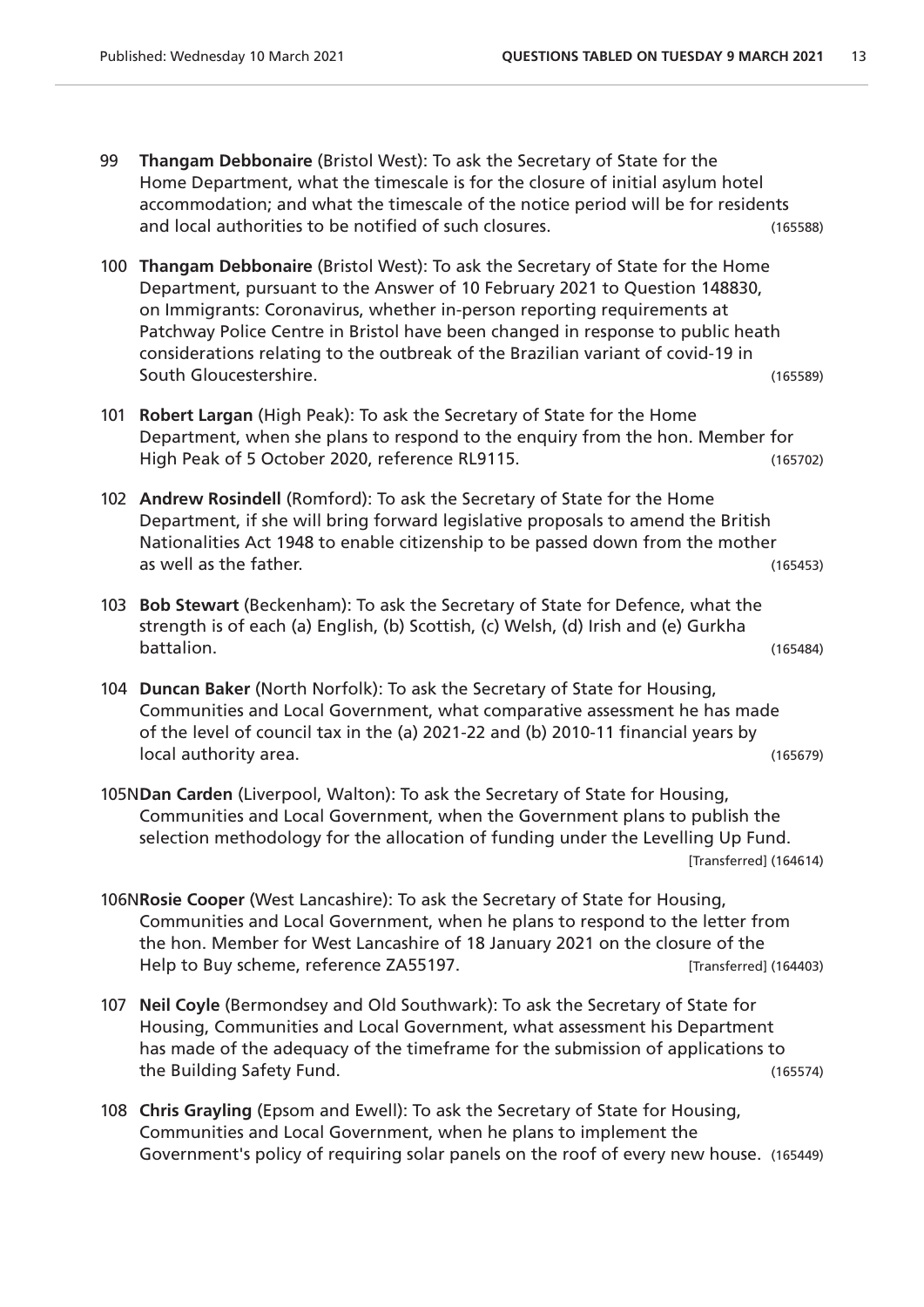- 109 **Robert Largan** (High Peak): To ask the Secretary of State for Housing, Communities and Local Government, when he plans to respond to the enquiry from the hon. Member for High Peak of 29 September 2020, reference RL12415. (165701)
- 110 **Jack Lopresti** (Filton and Bradley Stoke): To ask the Secretary of State for Housing, Communities and Local Government, what steps his Department is taking to ensure that veterans have equitable access to housing. (165504)
- 111 **Justin Madders** (Ellesmere Port and Neston): To ask the Secretary of State for Housing, Communities and Local Government, pursuant to the Answer of 3 March 2021 to Question 157189, when he plans to publish (a) Lord Best's working group final report, (b) Cambridge University's report, and (C) the Government's response to both of those reports. (165586)
- 112 **Steve Reed** (Croydon North): To ask the Secretary of State for Housing, Communities and Local Government, for what reason he decided to determine the appeal proposed Sandleford Park planning application by Bloor Homes rather than the planning inspector; and if he will publish the advice of the planning inspector on that application. (165563)
- 113 **Alexander Stafford** (Rother Valley): To ask the Secretary of State for Housing, Communities and Local Government, whether there will be a further round of Towns Fund funding. (165705)
- 114 **Bob Stewart** (Beckenham): To ask the Secretary of State for Housing, Communities and Local Government, if he will extend the date by which local authorities in England can hold their AGMs to 31 July 2021 so that they have the opportunity to hold those meetings in person after the proposed end of covid-19 lockdown restrictions in June 2021. (165485)
- 115N**Theresa Villiers** (Chipping Barnet): To ask the Secretary of State for Housing, Communities and Local Government, whether the rules which will allow 30 people to attend a funeral will also apply to the formal consecration of a tombstone as part of observance of Jewish faith traditions. [Transferred] (164387)
- 116 **James Daly** (Bury North): To ask the Secretary of State for Justice, what steps his Department is taking to support the long-term financial sustainability of criminal legal aid. [R] (165704)
- 117 **Claire Hanna** (Belfast South): To ask the Secretary of State for Justice, what comparative information his Department holds on the number of cases going through the Crown Court in the (a) 2020-21 and (b) 2011-12 financial years. . (165696)

118 **Carolyn Harris** (Swansea East): To ask the Secretary of State for Justice, what steps his Department is taking to make permanent the accommodation provision for vulnerable women leaving prison. (165607)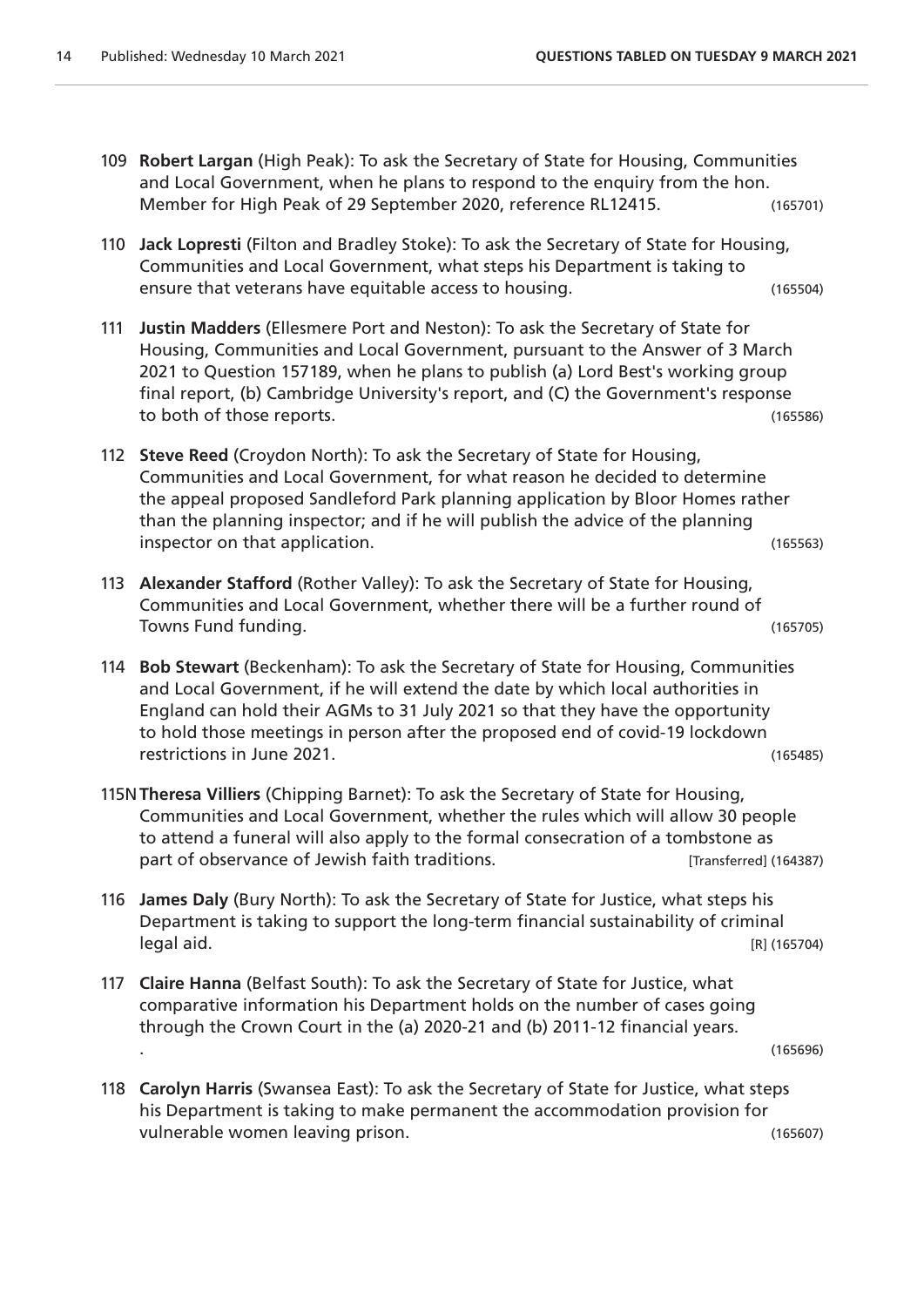- 119 **Louise Haigh** (Sheffield, Heeley): To ask the Secretary of State for Northern Ireland, how many households in Northern Ireland are subject to the two-child limit in relation to Child Tax Credits; and how many children in total live in those households. (165602)
- 120 **Louise Haigh** (Sheffield, Heeley): To ask the Secretary of State for Northern Ireland, what estimate the Government has made of the number of children in Northern Ireland that are in poverty as a result of the Child Tax Credit two-child limit. (165603)
- 121 **Louise Haigh** (Sheffield, Heeley): To ask the Secretary of State for Northern Ireland, with reference to the (a) Northern Ireland Affairs Committee and Work and Pensions Committee's joint recommendation, in September 2019, to halt implementation of the two-child limit in Northern Ireland, pending a full investigation into its financial impact on families with children and the potential discrimination against those with larger families and poorer communities, and (b) the effect of the covid-19 outbreak on families dependent on social security, what recent assessment the Government has made of the potential merits of undertaking that recommended investigation. (165604)
- 122 **Louise Haigh** (Sheffield, Heeley): To ask the Secretary of State for Northern Ireland, whether he has had discussions with the (a) Secretary of State for Work and Pensions and (b) Chancellor of the Exchequer on the potential effect on levels of (i) poverty and (ii) child poverty in Northern Ireland of (A) maintaining the universal credit £20 uplift for at least a year and (B) extending that uplift to legacy benefits. (165605)
- 123 **Louise Haigh** (Sheffield, Heeley): To ask the Secretary of State for Northern Ireland, with reference to the CEDAW Committee's assessment of the effect of austerity measures on women in the UK, whether the Government has made an assessment of the effect of austerity measures on women in Northern Ireland. (165606)
- 124 **Gareth Thomas** (Harrow West): To ask the Prime Minister, what discussions he has had with relevant stakeholders on the future of the Royal Flight; and if he will make a statement. (165430)
- 125 **Philip Davies** (Shipley): To ask the Chancellor of the Exchequer, pursuant to the answer of 9 March 2021 of Question 160588 on Bradford & Bingley: Investment, if he will ensure Bradford & Bingley shareholders at the time it was taken into public hands receive a share of the profits that have been generated to the public purse by Bradford & Bingley since it was taken into public ownership. (165482)
- 126 **Philip Davies** (Shipley): To ask the Chancellor of the Exchequer, pursuant to the Answer of 9 March 2020 to question 160588 on Bradford and Bingley: Investment, if he will publish a breakdown of the figures for (a) Bradford and Bingley and (b) NRAM. (165483)
- 127N**Mr Tanmanjeet Singh Dhesi** (Slough): To ask the Chancellor of the Exchequer, for what reason the Government plans to raise the private pension age. [Transferred] (164592)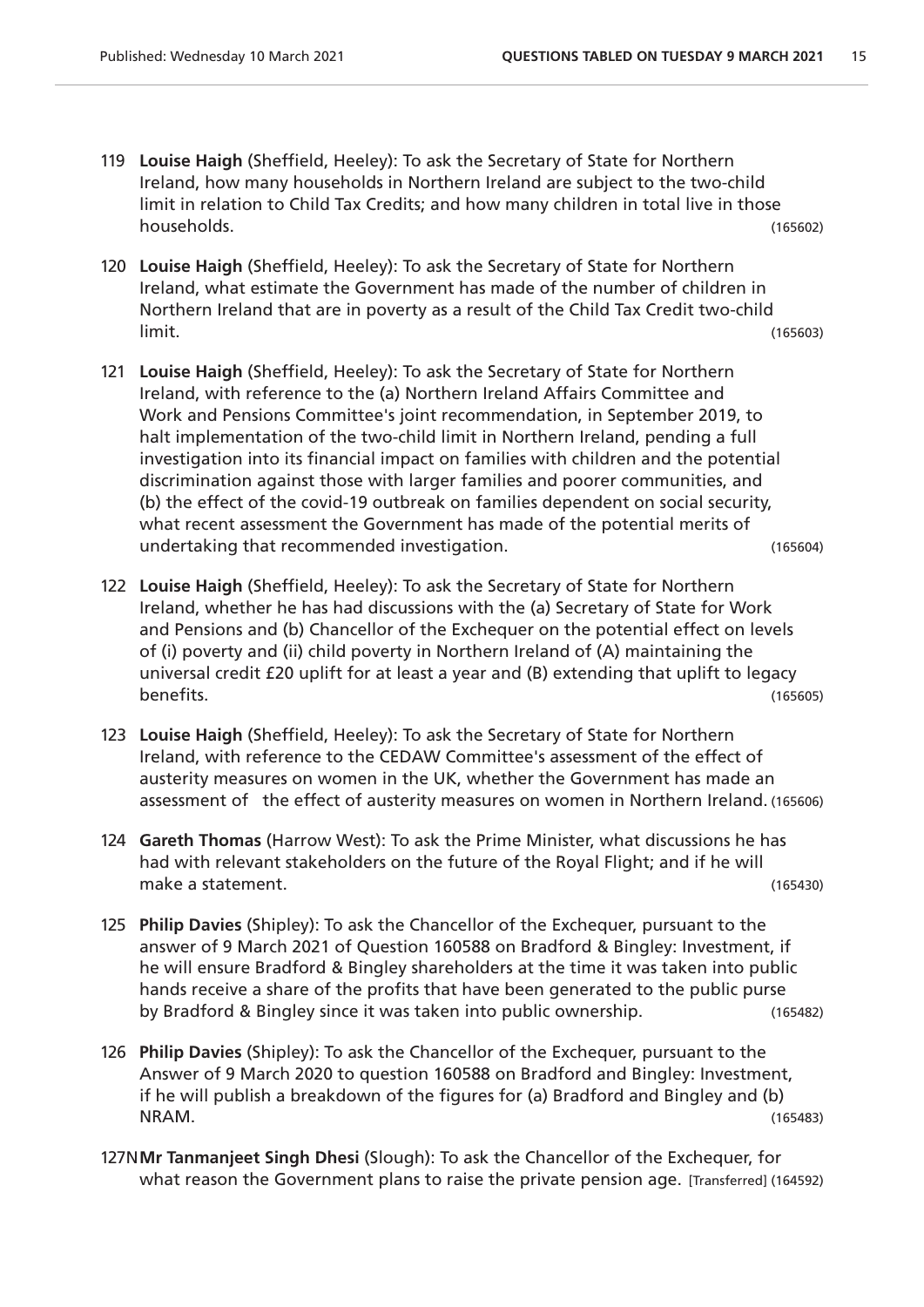- 128N**Mr Tanmanjeet Singh Dhesi** (Slough): To ask the Chancellor of the Exchequer, what assessment she has made of the potential merits of lowering the private pension age. [Transferred] (164593)
- 129N**Mr Tanmanjeet Singh Dhesi** (Slough): To ask the Chancellor of the Exchequer, what assessment he has made of the environmental impact of freezing fuel duty while raising rail fares above the level of inflation. [Transferred] (164604)
- 130 **Emma Hardy** (Kingston upon Hull West and Hessle): To ask the Chancellor of the Exchequer, what discussions he has had with the Secretary of State for Education on the potential effect of the Humber Freeport on the availability of seafarer apprenticeships in (a) Hull and (b) the Humber region. (165656)
- 131 **Wera Hobhouse** (Bath): To ask the Chancellor of the Exchequer, what assessment he has made of the adequacy of levels of funding provided to community pharmacy owners during the covid-19 outbreak. (165636)
- 132 **Robert Largan** (High Peak): To ask the Chancellor of the Exchequer, when he plans to respond to the enquiry from the hon. Member for High Peak of 27 July 2020, reference RL9092. (165700)
- 133 **Caroline Lucas** (Brighton, Pavilion): To ask the Chancellor of the Exchequer, for what reasons businesses eligible for the fifth self-employed grant announced in Budget 2021 will be eligible to claim the equivalent of 80 per cent of three months average trading profits capped at £7,500 when the grant period covers five months from May to September; and what plans he has to help meet lost income for the remaining two months. The same state of the remaining two months.
- 134 **Caroline Lucas** (Brighton, Pavilion): To ask the Chancellor of the Exchequer, what steps the Government is taking to provide financial support for people potentially eligible for the Self-Employed Income Support Scheme (SEISS) prior to being able to make a claim to either the fourth or fifth SEISS grants; and for what reasons that scheme does not deliver parity with the Coronavirus Job Retention Scheme with regard to the payment schedule. The same schedule of the state of the state (165489)
- 135N**Anne McLaughlin** (Glasgow North East): To ask the Chancellor of the Exchequer, pursuant to the Answer of 25 February 2021 to Question 912435 on hire companies and trade with the EU, once the hire company has checked the national regulations of the country it is doing business in to understand how best to operate, what tax is payable when hire goods return through UK customs; what paperwork must be completed; and where hire companies can find the detail of the applicable UK regulations. [Transferred] (164521)
- 136 **Grahame Morris** (Easington): To ask the Chancellor of the Exchequer, if he will publish the estimates that his Department uses for the number of new jobs that will be created in each year to 2025 at each of the freeport locations announced in Budget 2021. (165497)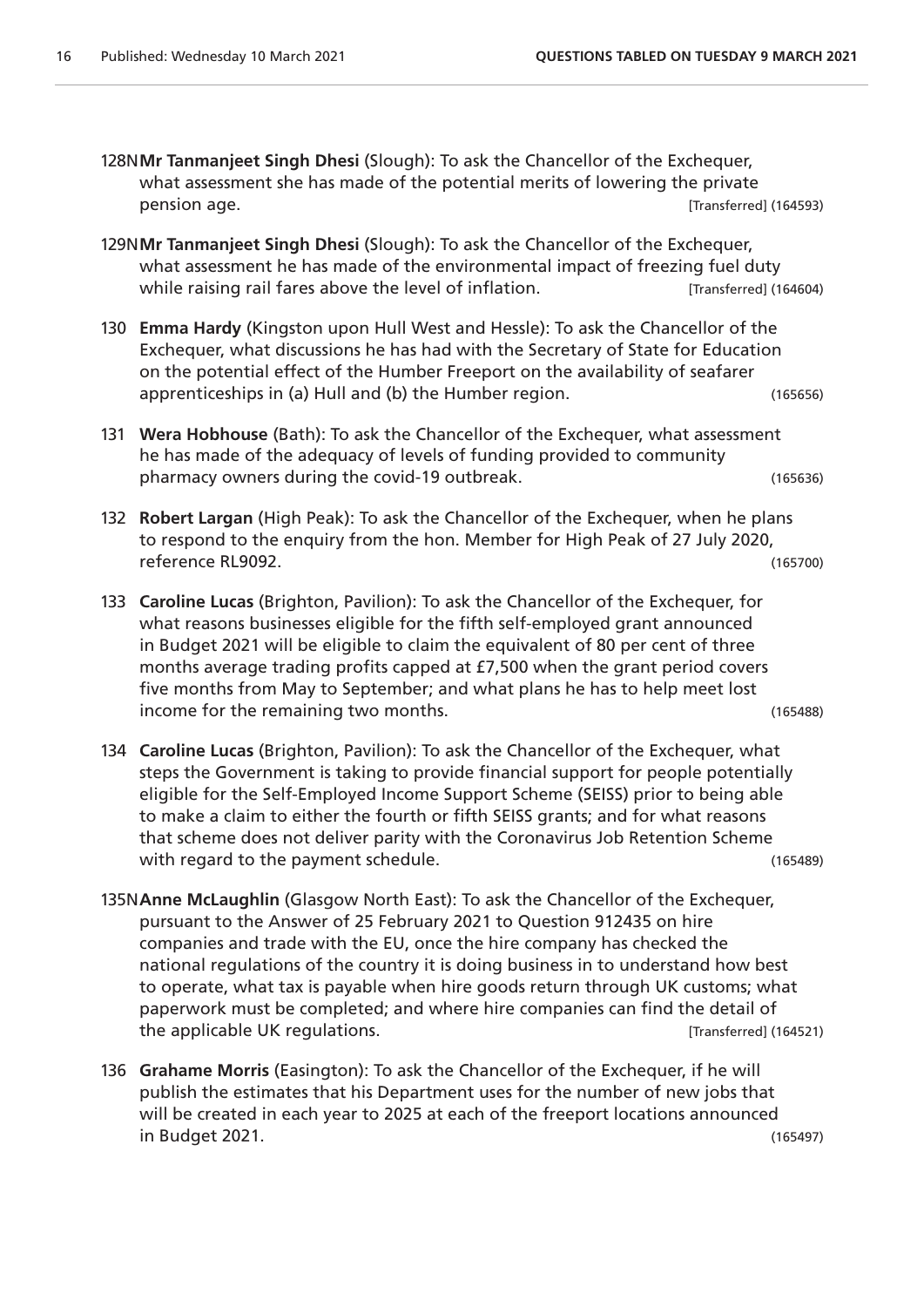- 137 **David Mundell** (Dumfriesshire, Clydesdale and Tweeddale): To ask the Chancellor of the Exchequer, what plans he has to ensure that the (a) Financial Conduct Authority (FCA) and (b) Financial Services Compensation Scheme (FSCS) (i) make consumers aware of FCA Comp rule 7.4.1, (ii) do not financially disadvantage consumers by not disclosing that rule and (iii) compensate consumers in the event that they are financially disadvantaged as a result of not disclosing that rule. (165461)
- 138 **Julian Sturdy** (York Outer): To ask the Chancellor of the Exchequer, what assessment his Department had made of the potential merits of extending the zero interest period for Bounce Back Loans from 12 months to 18 months to allow for all covid-19 lockdown restrictions to have been lifted before the first businesses must begin paying interest. (165518)
- 139 **Julian Sturdy** (York Outer): To ask the Chancellor of the Exchequer, what steps his Department is taking to create a version of Scotland's Wholesale Food and Drink Resilience Fund for England. The same state of the state of the state of the state of the state of the state of the state of the state of the state of the state of the state of the state of the state of the state of the st
- 140 **Zarah Sultana** (Coventry South): To ask the Chancellor of the Exchequer, what steps his Department has taken to ensure that banks, building societies and other financial institutions report accurate financial data to HMRC; and what redress is available in the event of financial institutions' non-compliance. (165686)

### Questions for Answer on Friday 12 March

#### **Questions for Written Answer**

- 1N **Alex Cunningham** (Stockton North): To ask the Attorney General, what proportion of young adults aged 18-25 who are charged by the CPS have received a maturity assessment prior to charge in the most recent period for which figures are available. (165534)
- 2N **Alex Cunningham** (Stockton North): To ask the Chancellor of the Duchy of Lancaster and Minister for the Cabinet Office, how many offshore oil and gas workers were resident in (a) Teesside, (b) north east England, (c) England and (d) Scotland in (i) 2000, (ii) 2010 and (iii) 2020. (165530)
- 3N **Dan Jarvis** (Barnsley Central): To ask the Chancellor of the Duchy of Lancaster and Minister for the Cabinet Office, what plans the Government has to relocate civil servants to South Yorkshire. The serve of the server of the server of the server of the server of the server of the server of the server of the server of the server of the server of the server of the server of the server o
- 4N **Dame Diana Johnson** (Kingston upon Hull North): To ask the Chancellor of the Duchy of Lancaster and Minister for the Cabinet Office, what progress has been made on ensuring that access to the infected blood support schemes is fair and equal throughout the UK. (165466)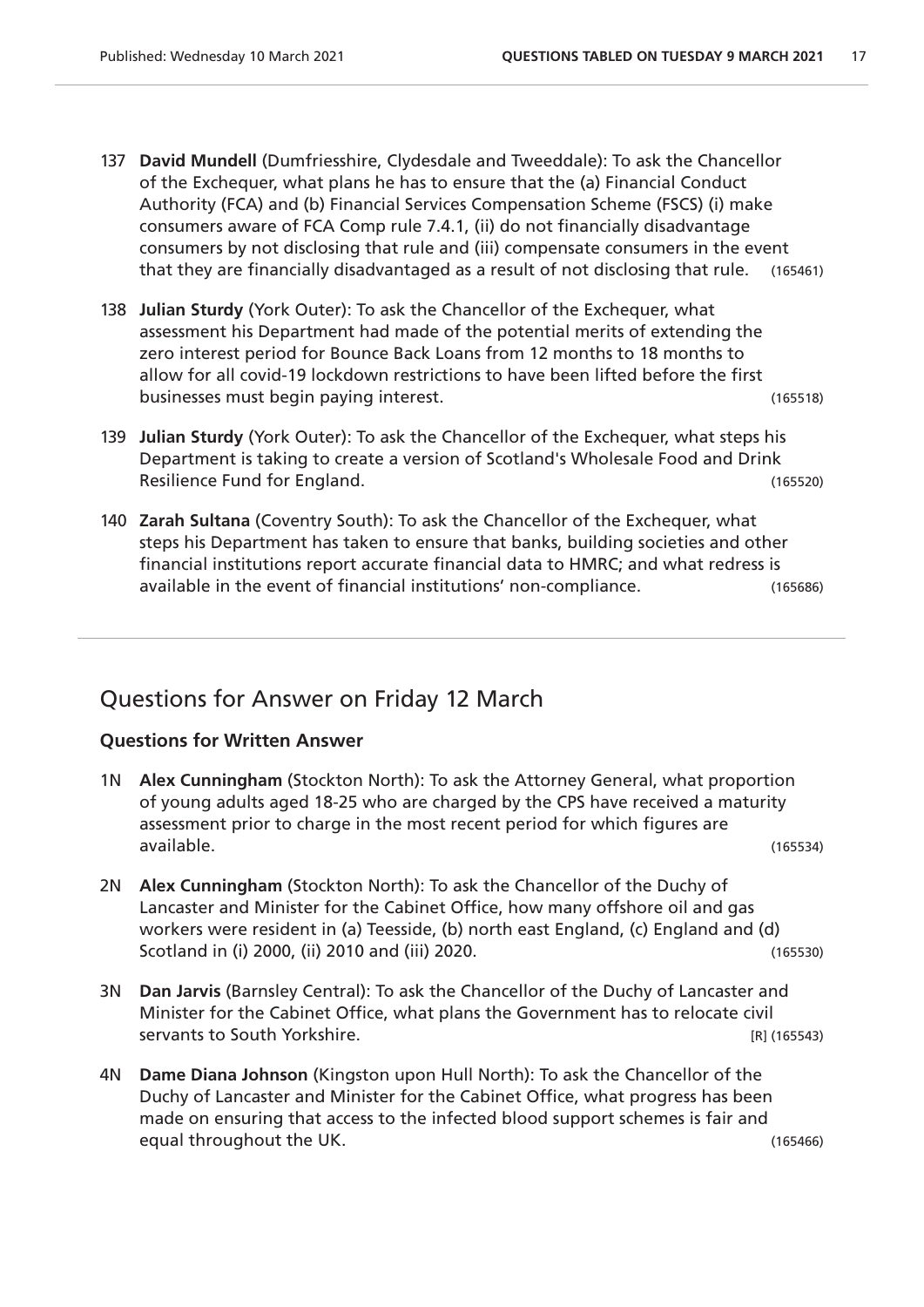- 5N **Dame Diana Johnson** (Kingston upon Hull North): To ask the Chancellor of the Duchy of Lancaster and Minister for the Cabinet Office, what steps his Department has taken to include bereaved parents and children in the infected blood support schemes. (165467)
- 6N **Stephen Timms** (East Ham): To ask the Chancellor of the Duchy of Lancaster and Minister for the Cabinet Office, what assessment the Race Disparity Unit has made of the effect of the No Recourse to Public Funds condition applied to the immigration status of people working lawfully in the UK during the covid-19 outbreak; and if he will make a statement. (165425)
- 7N **Hywel Williams** (Arfon): To ask the Chancellor of the Duchy of Lancaster and Minister for the Cabinet Office, to list the dates on which the UK and Welsh Governments held discussions on procurement of supplies and services relating to the covid-19 pandemic, since 1 March 2020. (165444)
- 8N **Andrew Gwynne** (Denton and Reddish): To ask the Secretary of State for Digital, Culture, Media and Sport, with reference to findings from Bite Back that young people in the UK are exposed to 15 billion junk food adverts a year online, if the Government will bring forward legislative proposals to introduce statutory online advertising restrictions on junk food, as proposed in its original consultation, at the same time as those for television. (165459)
- 9N **Andrew Gwynne** (Denton and Reddish): To ask the Secretary of State for Digital, Culture, Media and Sport, pursuant to the Answer of 2 March 2021 to Question 158881, what assessment his Department has made of whether visa processes for mountain leaders and other similar professionals are as prompt and smooth as possible under the UK's agreement with the EU. (165460)
- 10N **Afzal Khan** (Manchester, Gorton): To ask the Secretary of State for Digital, Culture, Media and Sport, whether he plans to require an independent auditor to assess the steps taken by social media firms to tackle online harms as part of the forthcoming Online Safety Bill. (165664)
- 11N **Kate Green** (Stretford and Urmston): To ask the Secretary of State for Education, what proportion of schools and colleges in England are covered by the 59 Mental Health Support Teams currently in operation. The matrix of the state of the state (165527)
- 12N **Kate Green** (Stretford and Urmston): To ask the Secretary of State for Education, what proportion of the £95 million allocated in 2017 to train Designated Senior Mental Health Leads in schools has been spent so far; and how many Designated Senior Mental Health Leads have been trained. (165528)
- 13N **Kate Green** (Stretford and Urmston): To ask the Secretary of State for Education, what proportion of schools and colleges have a Designated Senior Mental Health Lead. (165529)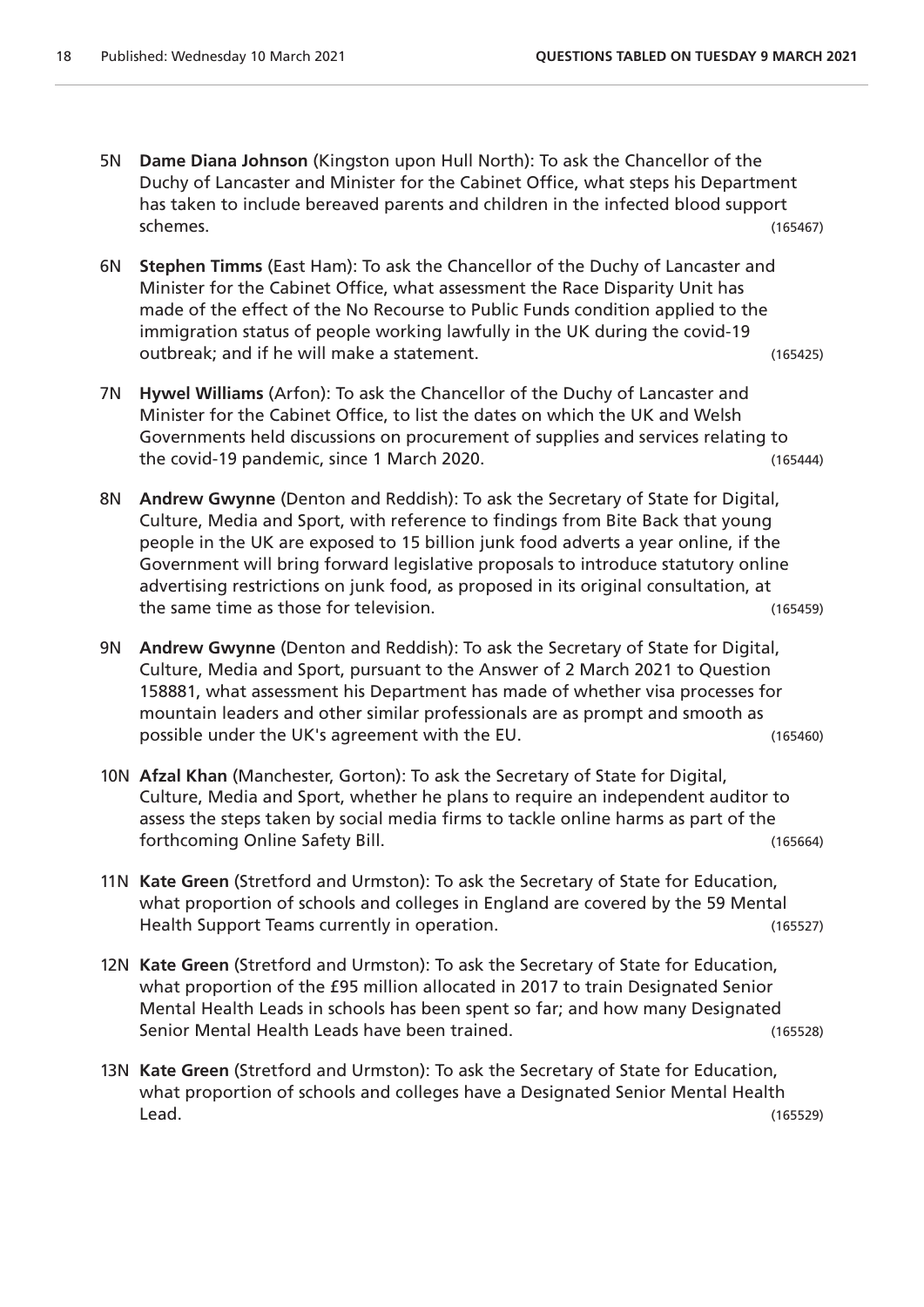- 14N **Lilian Greenwood** (Nottingham South): To ask the Secretary of State for Education, what steps his Department has taken to ensure that vision impaired pupils have fair and equal access to learning at home during the covid-19 school closures. (165506)
- 15N **Lilian Greenwood** (Nottingham South): To ask the Secretary of State for Education, what assessment he has made of the access of vision impaired pupils to quality learning while learning at home during covid-19 school closures. (165507)
- 16N **Dr Rupa Huq** (Ealing Central and Acton): To ask the Secretary of State for Education, what assessment he has made of the potential merits of (a) offering confirmatory polymerase chain reaction (PCR) tests for all students who test positive for covid-19 after taking an in-school lateral flow test, and (b) students being allowed back to school if that PCR is negative. (165616)
- 17N **Dame Diana Johnson** (Kingston upon Hull North): To ask the Secretary of State for Education, how many 16 to 19 year old students attracted (a) Disadvantage Block 1 funding, (b) Disadvantage Block 2 funding and (c) Disadvantage Block 1 and 2 funding in the latest year for which figures are available. (165465)
- 18N **Afzal Khan** (Manchester, Gorton): To ask the Secretary of State for Education, what support his Department plans to provide to outdoor learning providers as part of the catch up provision. (165663)
- 19N **Caroline Lucas** (Brighton, Pavilion): To ask the Secretary of State for Education, whether funding for the Wellbeing in Education Return Programme is planned to continue after March 2021. (165487)
- 20N **Siobhain McDonagh** (Mitcham and Morden): To ask the Secretary of State for Education, with reference to the remote education support scheme being offered by mobile phone networks in partnership with his Department, how many pupils are receiving support offered by (a) EE, (b) O2, (c) Sky Mobile, (d) SMARTY, (e) Tesco Mobile, (f) Three, (g) Virgin Mobile and (f) Vodafone as of 9 March 2021. (165436)
- 21N **Siobhain McDonagh** (Mitcham and Morden): To ask the Secretary of State for Education, how many (a) laptops and tablets and (b) 4G wireless routers have been delivered to (i) schools, (ii) local authorities and (iii) academy trusts as of 9 March 2021. (165437)
- 22N **Chi Onwurah** (Newcastle upon Tyne Central): To ask the Secretary of State for Education, pursuant to his Answer of 3 March 2021 to Question 157108, on Remote Education: Computer Software, what assessment he has made of potential implications of the (a) access to data and (b) dependence on other services costs associated with free to use platforms. (165535)

23N **Wes Streeting** (Ilford North): To ask the Secretary of State for Education, how much his Department has spent on consultants for (a) marketing, (b) focus group, (c) polling and (d) other promotional activity relating to his Department's responsibilities in each year since 2015. (165612)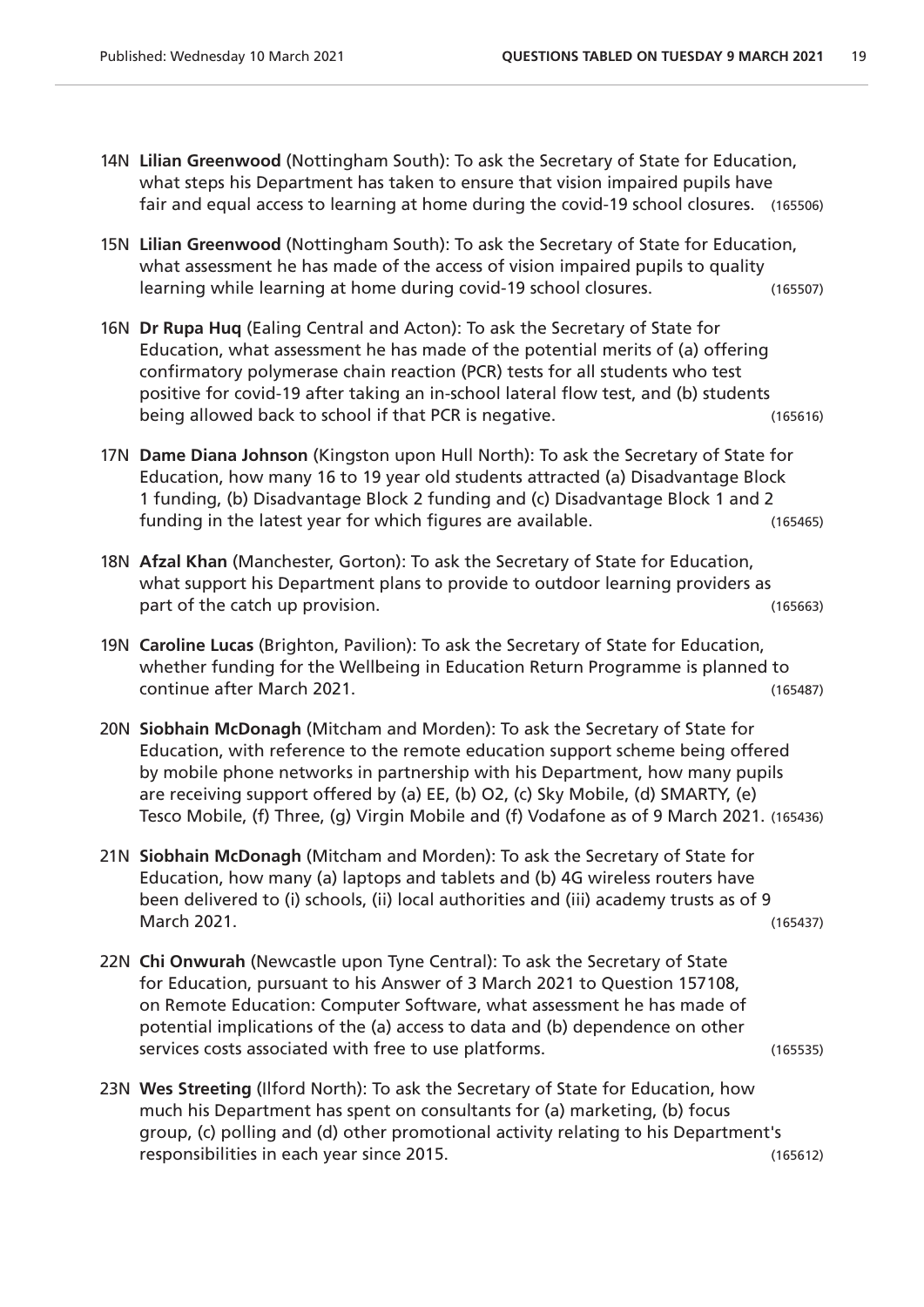- 24N **Wes Streeting** (Ilford North): To ask the Secretary of State for Education, how much his Department has spent on contracted consultants in each year since 2015. (165613)
- 25N **Zarah Sultana** (Coventry South): To ask the Secretary of State for Education, what recent assessment he has made of the level of covid-19 transmission risk associated with the return of children to school at the same time. (165681)
- 26N **Nickie Aiken** (Cities of London and Westminster): To ask the Secretary of State for Environment, Food and Rural Affairs, what long term estimates his Department has made of the level of risk of flooding in the proposed Holocaust Memorial and Learning Centre site in Victoria Tower Gardens from a potential (a) breach of river wall or (b) overtopping of the river wall if water levels were to rise as a result of global warming. (165669)
- 27N **Nickie Aiken** (Cities of London and Westminster): To ask the Secretary of State for Environment, Food and Rural Affairs, what long term risk assessment his Department has made of the (a) likelihood and (b) severity of possible flooding scenarios of the proposed Holocaust Memorial and Learning Centre site in Victoria Tower Gardens, over the next one hundred year period. (165670)
- 28N **Nickie Aiken** (Cities of London and Westminster): To ask the Secretary of State for Environment, Food and Rural Affairs, what steps his Department has taken to (a) coordinate with the Ministry for Housing, Communities and Local Government to ensure the latter Department duly considers the risk of flooding to the proposed Holocaust Memorial and Learning Centre site in Victoria Tower Gardens in its planning consultation process, and (b) ensure that sufficient measures are taken to protect buildings in Thames Flood Zone 3 from an excessive risk of damages from potential flooding. The same state of the state of the state of the state (165671)
- 29N **Alex Davies-Jones** (Pontypridd): To ask the Secretary of State for Environment, Food and Rural Affairs, what assessment he has made of the effect of the covid-19 outbreak on the ability of local authority inspectors to inspect licensable activities under the Animal Welfare (Licensing of Activities Involving Animals) (England) Regulations 2018. (165699)
- 30N **Dr Rupa Huq** (Ealing Central and Acton): To ask the Secretary of State for Environment, Food and Rural Affairs, with reference to the Prime Minister's press release of 12 December 2020, PM announces the UK will end support for fossil fuel sector overseas, if he will make an assessment of the potential merits of implementing that policy with immediate effect. (165617)
- 31N **Sir Greg Knight** (East Yorkshire): To ask the Secretary of State for Environment, Food and Rural Affairs, what plans he has to help reduce (a) the level of unlawful littering and (b) the number of offences of leaving litter that are undetected; and if he will make a statement. (165442)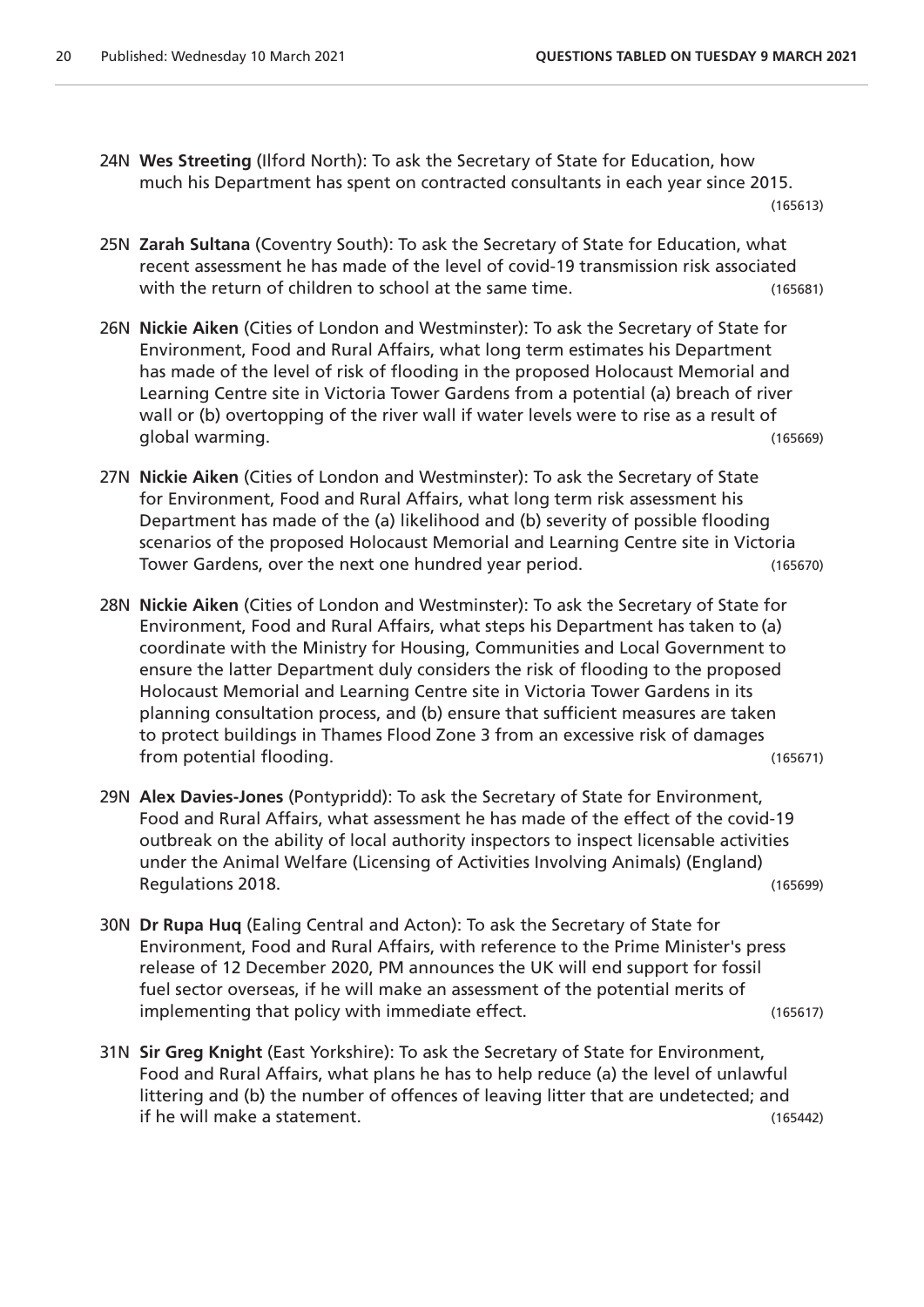- 32N **Sir Greg Knight** (East Yorkshire): To ask the Secretary of State for Environment, Food and Rural Affairs, if he will make an assessment of the potential merits of increasing the existing penalties for unlawfully leaving litter; and if he will make a statement. (165443)
- 33N **Luke Pollard** (Plymouth, Sutton and Devonport): To ask the Secretary of State for Environment, Food and Rural Affairs, how many at sea inspections his Department conducted on (a) British and (b) overseas fishing boats in each month in 2020. (165668)
- 34N **Preet Kaur Gill** (Birmingham, Edgbaston): To ask the Secretary of State for International Trade, pursuant to the Answer of 8 September 2020 to Question 82265 on Developing Countries: Coronavirus, how many workers have been directly supported under the Vulnerable Supply Chains Facility across UK supply chains. (165639)
- 35N **Alex Cunningham** (Stockton North): To ask the Secretary of State for Transport, if he will make an assessment of the potential effect of the Tees Freeport on existing (a) road, (b) rail and (b) ports infrastructure. (165532)
- 36N **Alex Cunningham** (Stockton North): To ask the Secretary of State for Transport, how many merchant ship calls there were at the sea ports comprising the Tees Freeport in (a) 2000, (b) 2010 and (c) 2020. (165533)
- 37N **Mr Tanmanjeet Singh Dhesi** (Slough): To ask the Secretary of State for Transport, what recent estimate he has made of the number of female train drivers in the UK. (165645)
- 38N **Mr Tanmanjeet Singh Dhesi** (Slough): To ask the Secretary of State for Transport, what steps he is taking to increase (a) female and (b) BAME representation in the rail industry. (165646)
- 39N **Mr Tanmanjeet Singh Dhesi** (Slough): To ask the Secretary of State for Transport, what assessment he has made of trends in the level of women in senior roles within the rail industry. The ration of the rail industry. The rational contract of the rational contract of the rational contract of the rational contract of the rational contract of the rational contract of the rational
- 40N **Mr Tanmanjeet Singh Dhesi** (Slough): To ask the Secretary of State for Transport, what recent estimate he has made of the number of female train conductors in the UK. (165648)
- 41N **Ms Nusrat Ghani** (Wealden): To ask the Secretary of State for Transport, whether the scope of the Global Travel Taskforce's 12th April report on the reopening of international travel is planned to include the cruise sector for national cruises and international cruises. (165596)
- 42N **Drew Hendry** (Inverness, Nairn, Badenoch and Strathspey): To ask the Secretary of State for Transport, whether his Department has made an assessment of the potential merits of prioritising the allocation of driving theory test slots to (a) essential workers and b) people who had those tests cancelled due to the covid-19 lockdown. (165597)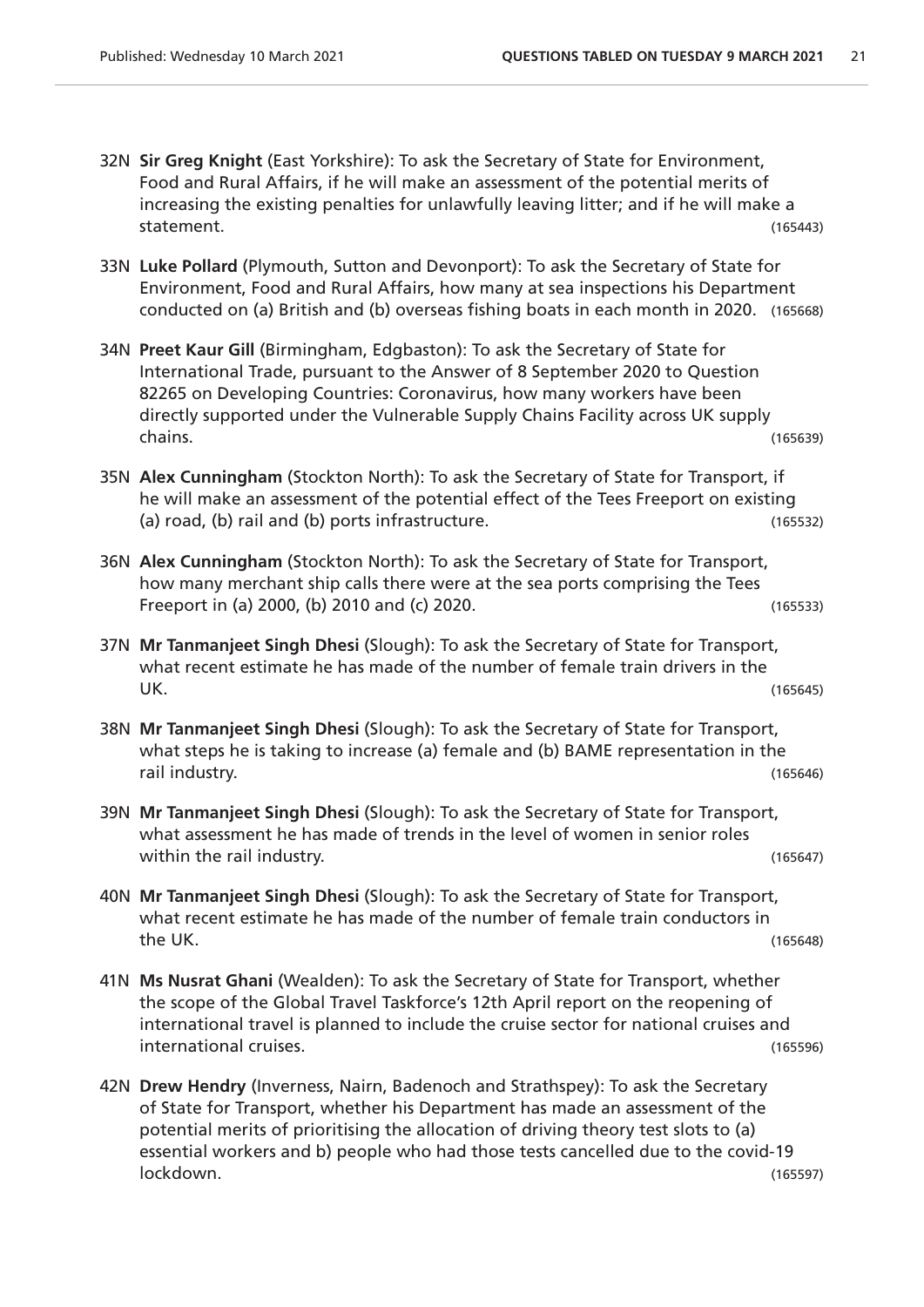- 43N **Rachael Maskell** (York Central): To ask the Secretary of State for Transport, what steps he is taking to ensure that Network Rail provides safe lighting around their assets in York. (165601)
- 44N **Huw Merriman** (Bexhill and Battle): To ask the Secretary of State for Transport, with reference to the covid-19 outbreak at the Driver and Vehicle Licensing Agency (DVLA), whether the DVLA commissioned consultants to draft a report on covid-19 and workplace safety. (165595)
- 45N **Grahame Morris** (Easington): To ask the Secretary of State for Transport, pursuant to the Answer of 1 March 2021 to Question 158241, Driver and Vehicle Licensing Agency: Remote Working, without reference to the DVLA's IT systems, what assessment he has made of what proportion of staff implementation of the Deloitte report's findings would have enabled to work from home. (165492)
- 46N **Grahame Morris** (Easington): To ask the Secretary of State for Transport, pursuant to the Answer of 1 March 2021 to Question 158241, Driver and Vehicle Licensing Agency: Remote Working, whether any of the Deloitte report's recommendations on options for DVLA staff to work from home have been implemented. (165493)
- 47N **Grahame Morris** (Easington): To ask the Secretary of State for Transport, pursuant to the Answer of 1 March 2021 to Question 158241, Driver and Vehicle Licensing Agency: Remote Working, when the findings of the Deloitte report were presented to (a) the DVLA (b) Chief Executive Julie Lennard and (c) other parties or bodies. (165494)
- 48N **Zarah Sultana** (Coventry South): To ask the Secretary of State for Transport, with reference to the £300 cost for the Approved Driving Instructor teaching licence, what assessment his Department has made of the potential merits of awarding driving instructors with backdated refunds or discounts for the periods during the covid-19 outbreak in which they were not allowed to practise. (165684)
- 49N **Zarah Sultana** (Coventry South): To ask the Secretary of State for Transport, what assessment he has made of the potential merits of allowing driving instructors to apply for an enhanced criminal record check and a standard check test without incurring costs, if they have not renewed their approved driving instructor registration in time due to the covid-19 outbreak. (165685)
- 50N **Emily Thornberry** (Islington South and Finsbury): To ask the Secretary of State for Transport, what recent estimate he has made of the revenue collected by APCOA Parking (UK) Ltd on behalf of Network Rail from the purchase of taxi permits for use at stations across the Network Rail estate in 2020-21. (165470)
- 51N **Dr Alan Whitehead** (Southampton, Test): To ask the Secretary of State for Transport, if he will make an assessment of the potential effect that the Solent Freeport will have on existing (a) road, (b) rail and (c) ports infrastructure. (165421)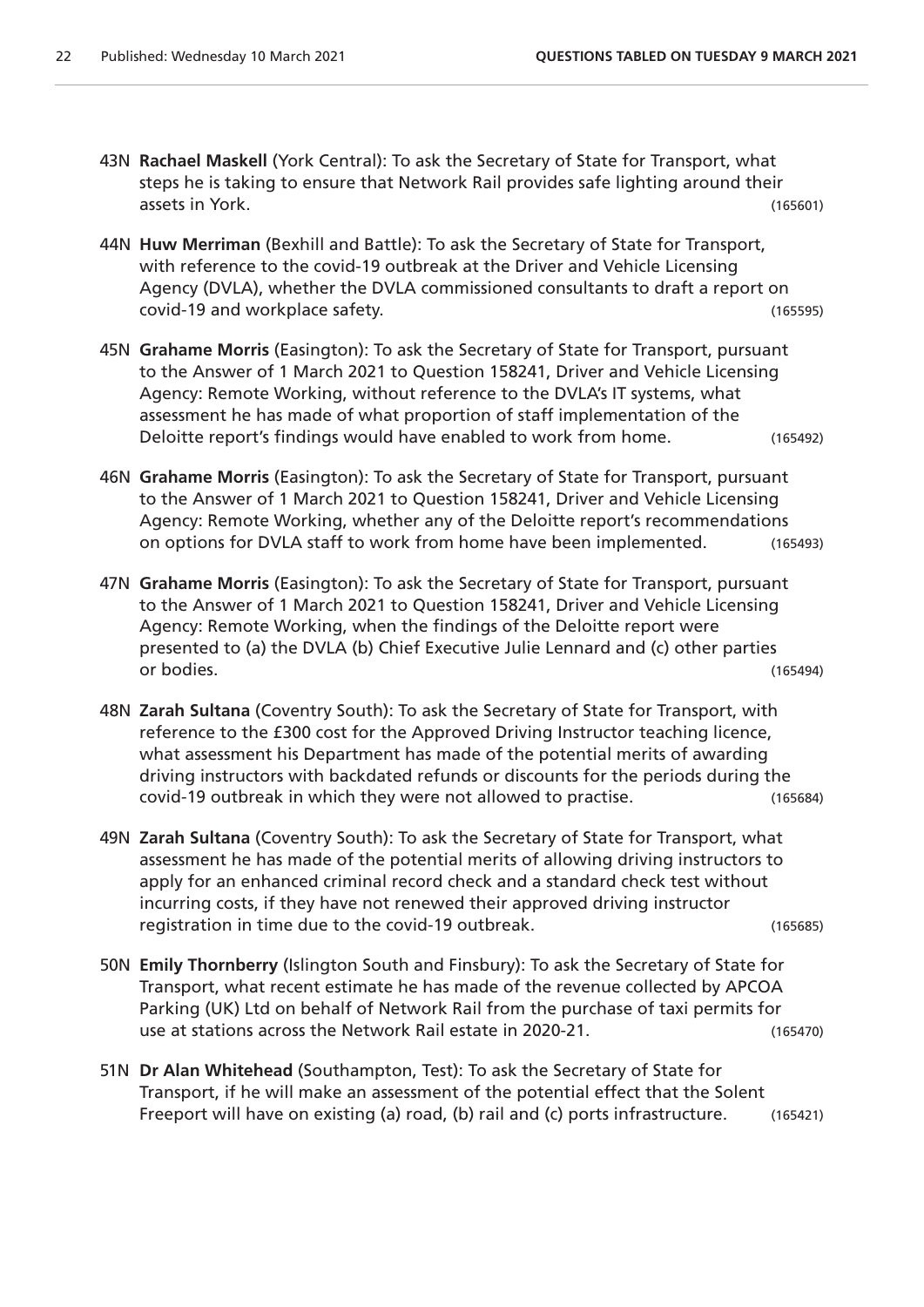- 52N **Gill Furniss** (Sheffield, Brightside and Hillsborough): To ask the Secretary of State for Work and Pensions, how many small businesses have benefited from the Kickstart scheme to date. (165631)
- 53N **Seema Malhotra** (Feltham and Heston): To ask the Secretary of State for Work and Pensions, what support the Government is providing to help create employment opportunities for people aged 16-24 who are not in employment, education or training but do not claim universal credit. (165548)
- 54N **Seema Malhotra** (Feltham and Heston): To ask the Secretary of State for Work and Pensions, what recent discussions she has had with the Secretary of State for Business, Energy and Industrial Strategy on encouraging employers to participate in the Kickstart programme. (165549)
- 55N **Seema Malhotra** (Feltham and Heston): To ask the Secretary of State for Work and Pensions, how many employer applications to the Kickstart programme her Department received from each English region in the past 12 months. (165550)
- 56N **Grahame Morris** (Easington): To ask the Secretary of State for Work and Pensions, what recent discussions she has had with the Chancellor of the Exchequer on pension rights for (a) new and (b) existing workers employed within a freeport.(165496)
- 57N **Wes Streeting** (Ilford North): To ask the Secretary of State for Work and Pensions, how many young people have participated in the Kickstart scheme in the (a) Ilford North constituency, and (b) London Borough of Redbridge. (165610)
- 58N **Wes Streeting** (Ilford North): To ask the Secretary of State for Work and Pensions, how many young people are unemployed in (a) the Ilford North constituency and (b) the London Borough of Redbridge. (165611)
- 59N **Stephen Timms** (East Ham): To ask the Secretary of State for Work and Pensions, how many amber /red covid-19 concerns dealt with by Health and Safety Executive regulatory staff have been handled by (a) visiting officers, (b) regulatory contact officers and (c) inspectors in each month since March 2020. (165426)
- 60N **Stephen Timms** (East Ham): To ask the Secretary of State for Work and Pensions, how many amber /red covid-19 concerns dealt with by Health and Safety Executive regulatory staff have resulted in (a) formal written advice and (b) enforcement in each month since March 2020. (165427)
- 61N **Stephen Timms** (East Ham): To ask the Secretary of State for Work and Pensions, how many regulatory interventions in relation to the covid-19 outbreak have been conducted (a) as a result of a site visit and (b) without a site visit in each month since March 2020. (165428)
- 62N **Stephen Timms** (East Ham): To ask the Secretary of State for Work and Pensions, how many regulatory interventions recorded by the Health and Safety Executive in relation to the covid-19 outbreak there were by each class of reason in each month since March 2020. (165429)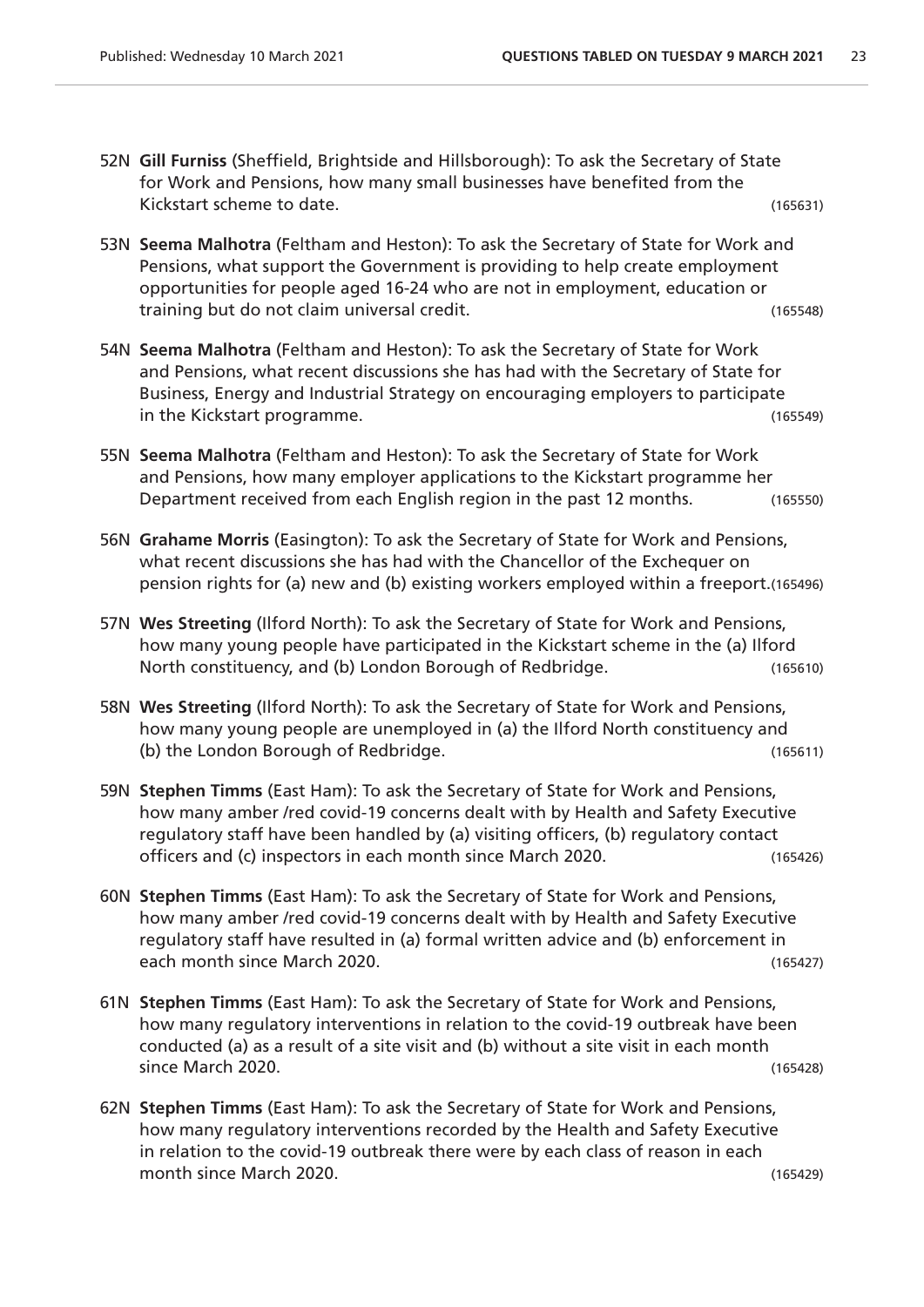63N **Beth Winter** (Cynon Valley): To ask the Secretary of State for Work and Pensions, what impact assessment he has undertaken on the potential effect of removing the uplift in universal credit on (a) elderly people, (b) disabled people and (c) single parents. (165692) 64N **Beth Winter** (Cynon Valley): To ask the Secretary of State for Work and Pensions, on what criteria her Department based its decision to award the contract for assessing personal independence payment claimants to (a) Capita and (b) Independent Assessment Services. (165693) 65N **Robert Halfon** (Harlow): To ask the Secretary of State for Health and Social Care, what steps his Department is taking to support (a) Public Health England and (b) its replacement the National Institute for Health Protection to tackle the covid-19 outbreak and future pandemics. (165499) 66N **Robert Halfon** (Harlow): To ask the Secretary of State for Health and Social Care, what plans the Government has for the new public health science campus at Harlow to play a leading role in the UK's preparedness against future pandemics. (165500) 67N **Robert Halfon** (Harlow): To ask the Secretary of State for Health and Social Care, what steps the Government is taking to the support the delivery of public health solutions at the new public health science campus at Harlow. (165501) 68N **Robert Halfon** (Harlow): To ask the Secretary of State for Health and Social Care, what steps he is taking to support the delivery of the new public health science campus at Harlow. (165502) 69N **Justin Madders** (Ellesmere Port and Neston): To ask the Secretary of State for Health and Social Care, how many people who are not registered with a GP have received (a) their first covid-19 vaccination and (b) both vaccinations to date. (165580) 70N **Justin Madders** (Ellesmere Port and Neston): To ask the Secretary of State for Health and Social Care, what steps he is taking to ensure that all people who are not registered with a GP who are eligible for the covid-19 vaccine are (a) identified and (b) contacted to access that vaccine. (165581) 71N **Justin Madders** (Ellesmere Port and Neston): To ask the Secretary of State for Health and Social Care, what proportion of personal protective equipment purchased by the Govenrment was manufactured in the UK in each month in the last 12 months. (165584) 72N **Grahame Morris** (Easington): To ask the Secretary of State for Health and Social Care, what assessment he has made of the potential merits of extending the period available to local authorities to apply for the additional drug treatment

crime and harm reduction activity grants announced on 20 January 2021. (165495)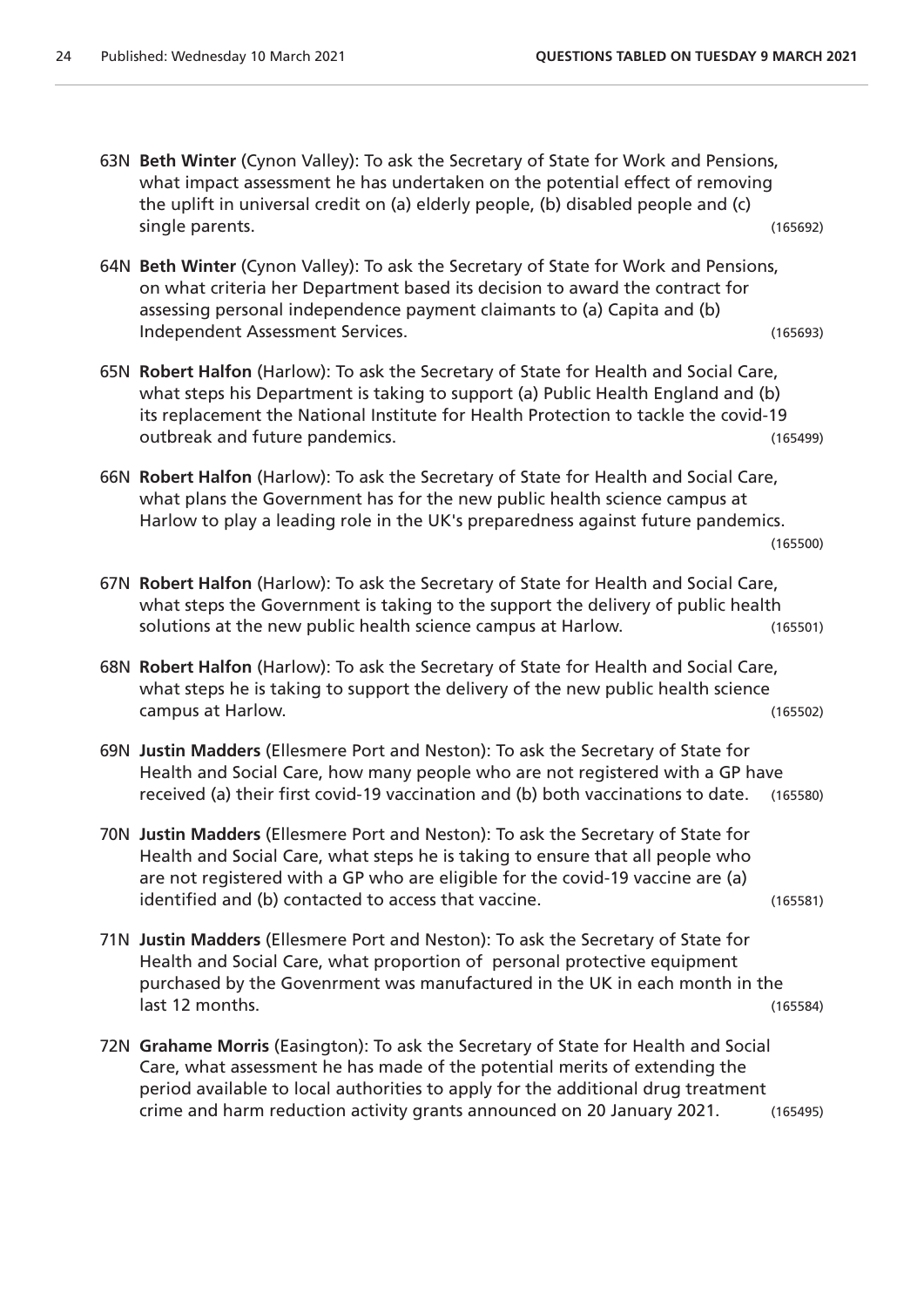- 73N **Alex Norris** (Nottingham North): To ask the Secretary of State for Health and Social Care, pursuant to the Answer of 29 September 2020 to Question 93695 on the Paterson Inquiry, when his Department plans to publish the formal Government response to the Report of the Independent Inquiry into the Issues raised by Paterson, HC 31, published in February 2020. (165651)
- 74N **Alex Norris** (Nottingham North): To ask the Secretary of State for Health and Social Care, what steps his Department has taken to ensure that patients treated by Ian Paterson at the hospitals operated by Spire Healthcare have been given ongoing treatment plans appropriate to their health needs, as recommended by the Report of the Independent Inquiry into the Issues raised by Paterson, HC 31, published in February 2020. (165652)
- 75N **Alex Norris** (Nottingham North): To ask the Secretary of State for Health and Social Care, what steps his Department has taken to ensure that hospital boards do not hold back from apologising to patients out of fear of consequences relating to their liability, as recommended by the Report of the Independent Inquiry into the Issues raised by Paterson, HC 31, published in February 2020. (165653)
- 76N **Alex Norris** (Nottingham North): To ask the Secretary of State for Health and Social Care, whether he has made an assessment of the potential merits of establishing fluoroquinolone toxicity as a diagnosis in response to the negative side effects attributed to fluoroquinolone usage by some patients. (165654)
- 77N **Alex Norris** (Nottingham North): To ask the Secretary of State for Health and Social Care, what steps he has taken to ensure that healthcare professionals are fully aware of (a) the potentially serious side effects experienced by some patients as a result of fluoroquinolone usage and (b) the recommended restriction of fluoroquinolone usage in response to the reviews of that usage by the European Medicines Agency and Medicines & Healthcare products Regulatory Agency. (165655)
- 78N **Zarah Sultana** (Coventry South): To ask the Secretary of State for Health and Social Care, if he will publish the evidential basis for the decision not to vaccinate (a) school staff and (b) other frontline workers against covid-19; and if he will make a statement. (165680)
- 79N **Hywel Williams** (Arfon): To ask the Secretary of State for Health and Social Care, what avenues of appeal applicants who have been denied permanent injury benefit under the NHS Injury Benefits Scheme are able to take if they can demonstrate inconsistencies between the findings at different stages of the review process. (165445)
- 80N **Hywel Williams** (Arfon): To ask the Secretary of State for Health and Social Care, if he will publish the employment criteria for Dispute Advisers within the NHS Business Service Authority. (165446)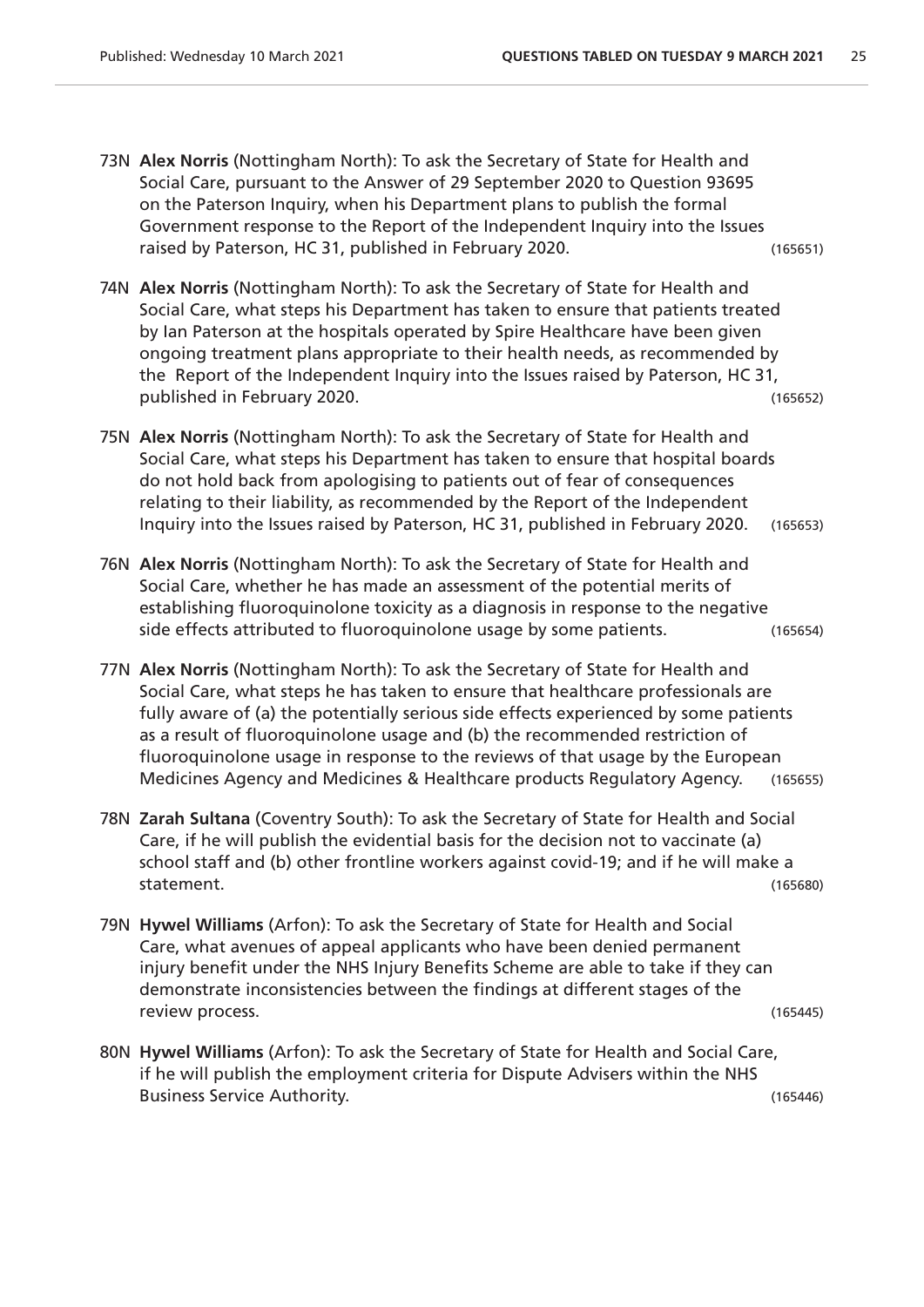- 81N **Hywel Williams** (Arfon): To ask the Secretary of State for Health and Social Care, how many and what proportion of rejected applications for permanent injury benefit under the NHS Injury Benefits Scheme have been successfully appealed in each year since 2002. (165447)
- 82N **Hywel Williams** (Arfon): To ask the Secretary of State for Health and Social Care, how many complaints his Department has received on the suitability of the review process for the award of (a) permanent injury benefit and (b) any other benefits under the NHS Injury Benefits Scheme, since 2002. (165448)
- 83N **Munira Wilson** (Twickenham): To ask the Secretary of State for Health and Social Care, for what reasons children who turn two years old between September and December are not eligible for that year's flu vaccine. The manner of the set of the set of the set of the set o
- 84N **Stephen Doughty** (Cardiff South and Penarth): To ask the Secretary of State for Foreign, Commonwealth and Development Affairs, what support he has provided to the Government of Equatorial Guinea following the recent explosions linked to a munitions depot. (165553)
- 85N **Stephen Doughty** (Cardiff South and Penarth): To ask the Secretary of State for Foreign, Commonwealth and Development Affairs, what conflict risk assessment he has undertaken in relation to proposed UK cuts to aid in (a) Nigeria, (b) South Sudan, (c) Somalia and (d) the Sahel region. The Same state of the Sudan, (165554)
- 86N **Stephen Doughty** (Cardiff South and Penarth): To ask the Secretary of State for Foreign, Commonwealth and Development Affairs, what discussions he has had with the Commonwealth Secretariat on proposed UK aid cuts to Commonwealth countries in Africa, in advance of the Commonwealth Heads of Government Meeting in Kigali later in 2021.
- 87N **Stephen Doughty** (Cardiff South and Penarth): To ask the Secretary of State for Foreign, Commonwealth and Development Affairs, what assessment he has made of the effect of proposed UK aid reductions on the ability of multilateral agencies to respond to famine risk in Sub-Saharan Africa in the next twelve months. (165556)
- 88N **Stephen Doughty** (Cardiff South and Penarth): To ask the Secretary of State for Foreign, Commonwealth and Development Affairs, what assessment he has made of the number of people at risk of famine or severe food insecurity in sub-Saharan Africa in the next 12 months. (165557)
- 89N **Preet Kaur Gill** (Birmingham, Edgbaston): To ask the Secretary of State for Foreign, Commonwealth and Development Affairs, what level of Official Development Assistance funding The Global Challenges Research Fund is planned to receive for the financial year 2021-22. (165637)
- 90N **Preet Kaur Gill** (Birmingham, Edgbaston): To ask the Secretary of State for Foreign, Commonwealth and Development Affairs, what assessment he has made of the effectiveness of the Vulnerable Supply Chains Facility in supporting workers in the Global South. (165638)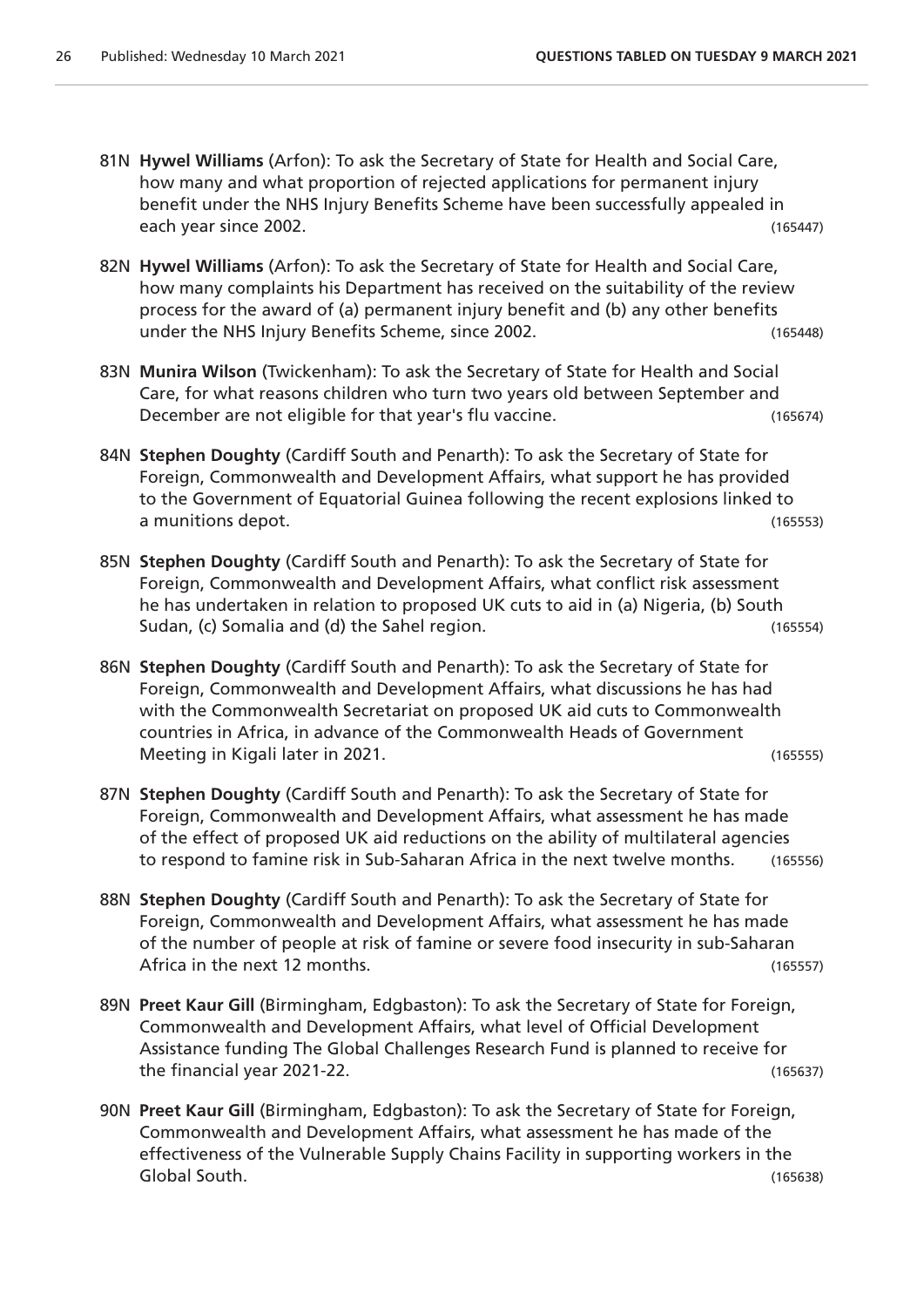- 91N **Preet Kaur Gill** (Birmingham, Edgbaston): To ask the Secretary of State for Foreign, Commonwealth and Development Affairs, pursuant to the Answer of 8 September 2020 to Question 82265 on Developing Countries: Coronavirus, if he will make an estimate of the number of workers in UK supply chains that would not have received support from UK retailers and wholesalers equivalent to that support provided under the Vulnerable Supply Chains Facility in the event that that Facility had not been introduced. (165640)
- 92N **Claire Hanna** (Belfast South): To ask the Secretary of State for Foreign, Commonwealth and Development Affairs, in reference to comments made by Lord McDonald on 8 March 2021 on UK debt owed to Iran, what (a) assessment he has made of the potential merits of repaying that debt and (b) timescale he has for the release of Nazanin Zaghari-Ratcliffe. (165695)
- 93N **Simon Hoare** (North Dorset): To ask the Secretary of State for Foreign, Commonwealth and Development Affairs, on what date and for what reason he decided to begin referring to the report on Qadhafi-sponsored IRA terrorism produced by William Shawcross as an internal scoping paper. (165609)
- 94N **Stephen Kinnock** (Aberavon): To ask the Secretary of State for Foreign, Commonwealth and Development Affairs, whether the UK Government plans to introduce (a) economic and (b) other sanctions on the Myanmar military as an institution in addition to sanctions on individual Myanmar military and security personnel. (165569)
- 95N **Stephen Kinnock** (Aberavon): To ask the Secretary of State for Foreign, Commonwealth and Development Affairs, what steps his Department is taking to persuade members of the Commonwealth to join the UK in imposing arms embargoes against Myanmar. (165570)
- 96N **Stephen Kinnock** (Aberavon): To ask the Secretary of State for Foreign, Commonwealth and Development Affairs, whether the UK Government supports the recommendation of the UN Fact-Finding Mission on Myanmar that the situation in Myanmar should be referred to the International Criminal Court. (165571)
- 97N **Stephen Kinnock** (Aberavon): To ask the Secretary of State for Foreign, Commonwealth and Development Affairs, whether his Department is undertaking a review of the last 10 years of policy making in respect of Myanmar in light of the genocide and military coup which have taken place in that country. (165572)
- 98N **Stephen Kinnock** (Aberavon): To ask the Secretary of State for Foreign, Commonwealth and Development Affairs, what meetings he has had with members of the Committee Representing the Pyidaungsu Hluttaw in Myanmar. (165573)
- 99N **David Linden** (Glasgow East): To ask the Secretary of State for Foreign, Commonwealth and Development Affairs, with reference to the Answer of 10 November 2020 to Written Question 11408, on what date the Government plans to publish the Programme Summary of the Gulf Strategy Fund; and whether a copy of that document will be placed in the Library. (165650)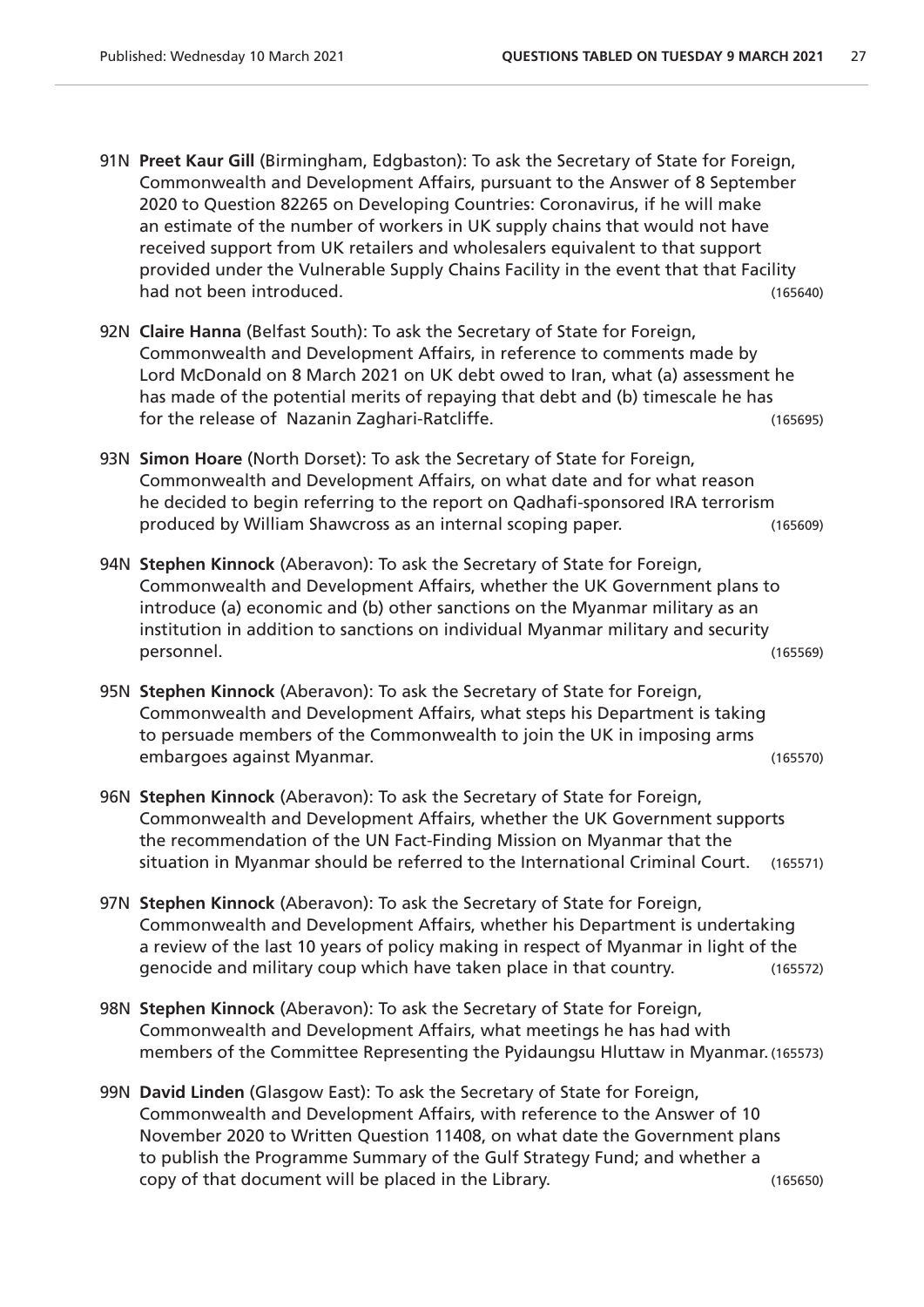100N**Sarah Olney** (Richmond Park): To ask the Secretary of State for Foreign, Commonwealth and Development Affairs, what assessment his Department has made of the potential merits of extending the maximum period of 90 days that UK citizens can stay in any 180-day period in EU and EEA countries without getting a visa or travel permit. (165633)

- 101N**Andy Slaughter** (Hammersmith): To ask the Secretary of State for Foreign, Commonwealth and Development Affairs, what recent steps his Department has taken to end demolitions of Palestinian homes and structures and prevent forcible transfer of Palestinian communities, such as the Bedouin village of Humsa-Al Bqai'a in Area C of the West Bank. (165462)
- 102N**Andy Slaughter** (Hammersmith): To ask the Secretary of State for Foreign, Commonwealth and Development Affairs, what steps he plans to take in response to Israeli demolitions of Palestinian infrastructure and continued settlement expansion in the West Bank by Israel. (165463)
- 103N**Zarah Sultana** (Coventry South): To ask the Secretary of State for Foreign, Commonwealth and Development Affairs, what representations he has made to his Bahraini counterpart on the release of prisoners of conscience including the 73-year-old leader of the political opposition, Hassan Mushaima. (165683)
- 104N**Catherine West** (Hornsey and Wood Green): To ask the Secretary of State for Foreign, Commonwealth and Development Affairs, what engagement his Department has had with international partners on cyber-espionage; and what international partnerships his Department has entered into to help tackle cyberespionage practices. (165625)
- 105N**Catherine West** (Hornsey and Wood Green): To ask the Secretary of State for Foreign, Commonwealth and Development Affairs, what engagement he has had with his international counterparts on the international work of the National Crime Agency. (165626)
- 106N**Catherine West** (Hornsey and Wood Green): To ask the Secretary of State for Foreign, Commonwealth and Development Affairs, how much financial assistance the UK Government has offered to the Columbian Government to help tackle illicit drugs. (165627)
- 107N**Catherine West** (Hornsey and Wood Green): To ask the Secretary of State for Foreign, Commonwealth and Development Affairs, what engagement he has had with his EU counterparts since the end of the transition period on the UK's co-operation with EU partners on Russian espionage in Europe. (165628)
- 108N**Catherine West** (Hornsey and Wood Green): To ask the Secretary of State for Foreign, Commonwealth and Development Affairs, what recent engagement he has had with his international counterparts on the threat of global terrorism. (165629)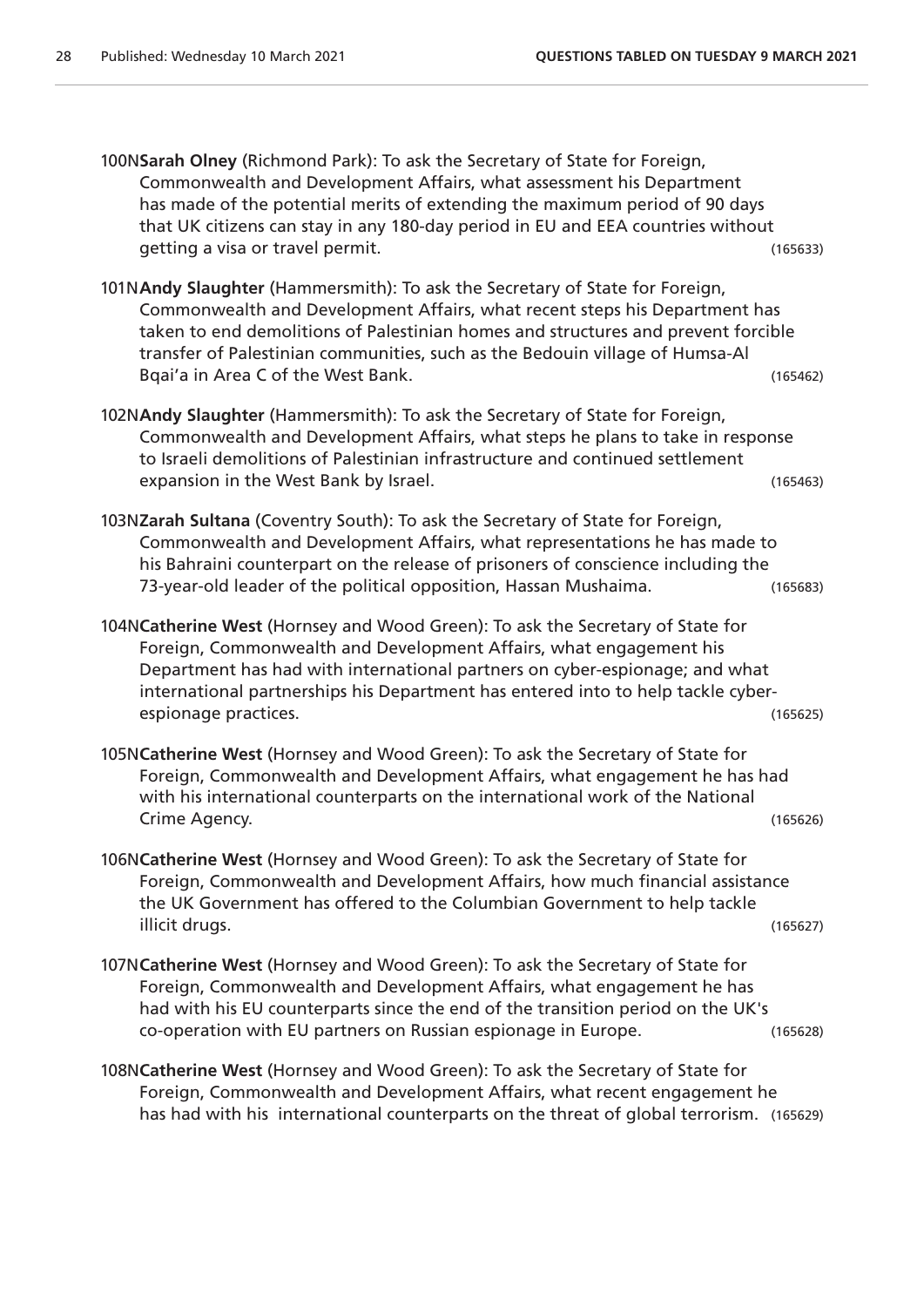109N**Paul Blomfield** (Sheffield Central): To ask the Secretary of State for the Home Department, for what reasons her Department has cancelled the two pilot schemes offering an alternative to immigration detention. (165514)

110N**Dawn Butler** (Brent Central): To ask the Secretary of State for the Home Department, what estimate she has made of the number of fines issued in error under the Health Protection (Coronavirus, Restrictions) (England) Regulations 2020; and if she will establish a review of all fines issued under those regulations since those regulations came into force.  $(165455)$ 

- 111N **Alex Davies-Jones** (Pontypridd): To ask the Secretary of State for the Home Department, what assessment she has made of the prevalence of animal abuse being used as a means coercive control in domestic abuse situations; and what plans the Government has to tackle that form of abuse. (165698)
- 112N**Thangam Debbonaire** (Bristol West): To ask the Secretary of State for the Home Department, what recent estimate her Department has made of the number of applicants who are unable to book a free biometric residence permit enrolment appointment; and what plans her Department has to increase the provision of those appointments. (165587)
- 113N**Andrew Gwynne** (Denton and Reddish): To ask the Secretary of State for the Home Department, how many asylum applicants were granted permission to work in the UK in 2020. (165456)
- 114N**Andrew Gwynne** (Denton and Reddish): To ask the Secretary of State for the Home Department, how many people seeking asylum were in employment in 2020. (165457)
- 115N**Chi Onwurah** (Newcastle upon Tyne Central): To ask the Secretary of State for the Home Department, with reference to the points based immigration system and global talent visas announced in the 2021 Budget, (a) how many visa applications were rejected in 2021 that would otherwise have been approved under the those announced changes and (b) whether her Department will seek to grant those announced changes in retrospect to people who would have been eligible under the new systems but otherwise had their visa applications rejected. (165536)
- 116N**Liz Saville Roberts** (Dwyfor Meirionnydd): To ask the Secretary of State for the Home Department, what assessment she has made of the implications for her policies of the key findings of the Independent Chief Inspector of Borders and Immigration from its site visits to Penally Camp and Napier Barracks, published on 8 March 2021; and if she will make a statement. (165620)
- 117N**Liz Saville Roberts** (Dwyfor Meirionnydd): To ask the Secretary of State for the Home Department, with reference to the key findings by the Independent Chief Inspector of Borders and Immigration from its site visits to Penally Camp and Napier Barracks, published on 8 March 2021, what recent assessment her Department has made of the continued use of (a) Penally training camp and (b) Napier barracks as contingency asylum accommodation. (165621)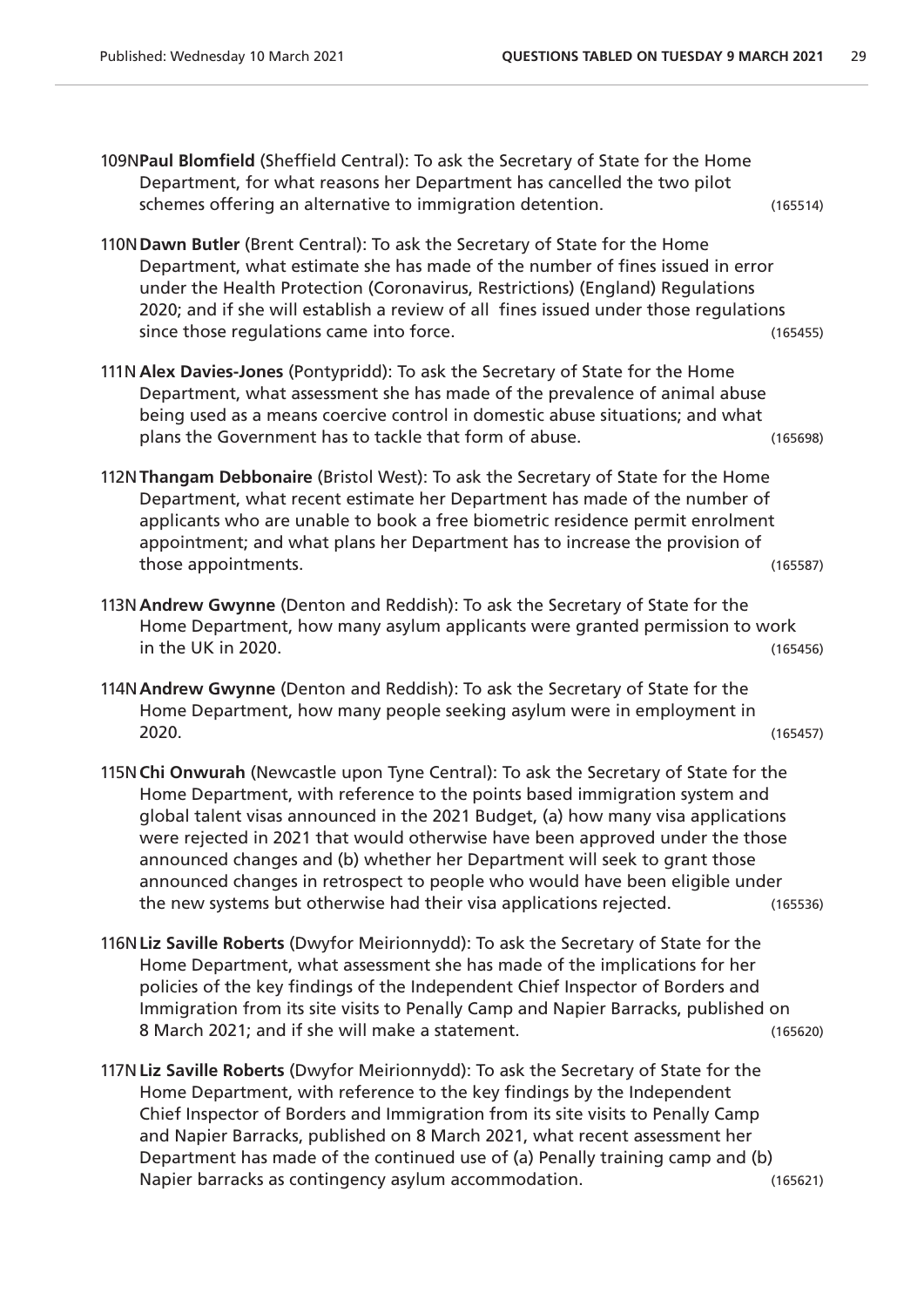118N**Liz Saville Roberts** (Dwyfor Meirionnydd): To ask the Secretary of State for the Home Department, with reference to the key findings by the Independent Chief Inspector of Borders and Immigration from its site visits to Penally Camp and Napier Barracks, published on 8 March 2021, what recent assessment her Department has made its plans to extend planning permission at (a) Penally training camp and (b) Napier barracks. (165622) 119N**Liz Saville Roberts** (Dwyfor Meirionnydd): To ask the Secretary of State for the Home Department, when her Department plans to publish its response to the key findings by the Independent Chief Inspector of Borders and Immigration from its site visits to Penally Camp and Napier Barracks, published on 8 March 2021. (165623) 120N**Wes Streeting** (Ilford North): To ask the Leader of the House, what steps he is taking to facilitate the participation of honourable Members in the Kickstart scheme. (165614) 121N**Dan Jarvis** (Barnsley Central): To ask the Secretary of State for Defence, what the average length of service was for personnel leaving the armed forces who were recruited from the Commonwealth, by branch, in each of the last five years. (165544) 122N**Dan Jarvis** (Barnsley Central): To ask the Secretary of State for Defence, what the average length of service was for officers leaving the armed forces, by branch, in each of the last five years. (165545) 123N**Dan Jarvis** (Barnsley Central): To ask the Secretary of State for Defence, what was the average length of service was for non-officer ranks leaving the armed forces, by branch, in each of the last five years. The same state of the state (165546) 124N**Dan Jarvis** (Barnsley Central): To ask the Secretary of State for Defence, how many non-UK born service personnel leave HM Forces after (a) four, (b) five, (c) six, (d) seven, (e) eight, (f) nine, (g) 10, (h) 11 and (i) 12 years' service. (165547) 125N**Mr Kevan Jones** (North Durham): To ask the Secretary of State for Defence, whether the Government remains committed to delivering the seven Astute-class vessels by the end of 2026. (165451) 126N**Mr Kevan Jones** (North Durham): To ask the Secretary of State for Defence, how many trained officers the Army has. (165452) 127N**Stephen Morgan** (Portsmouth South): To ask the Secretary of State for Defence, how many serving personnel have accessed treatment at the Defence National Rehab Centre since its opening. (165662) 128N**Fleur Anderson** (Putney): To ask the Secretary of State for Housing, Communities and Local Government, whether buildings under 11 metres high with cladding require an External Wall Survey (EWS) assessment. (165687)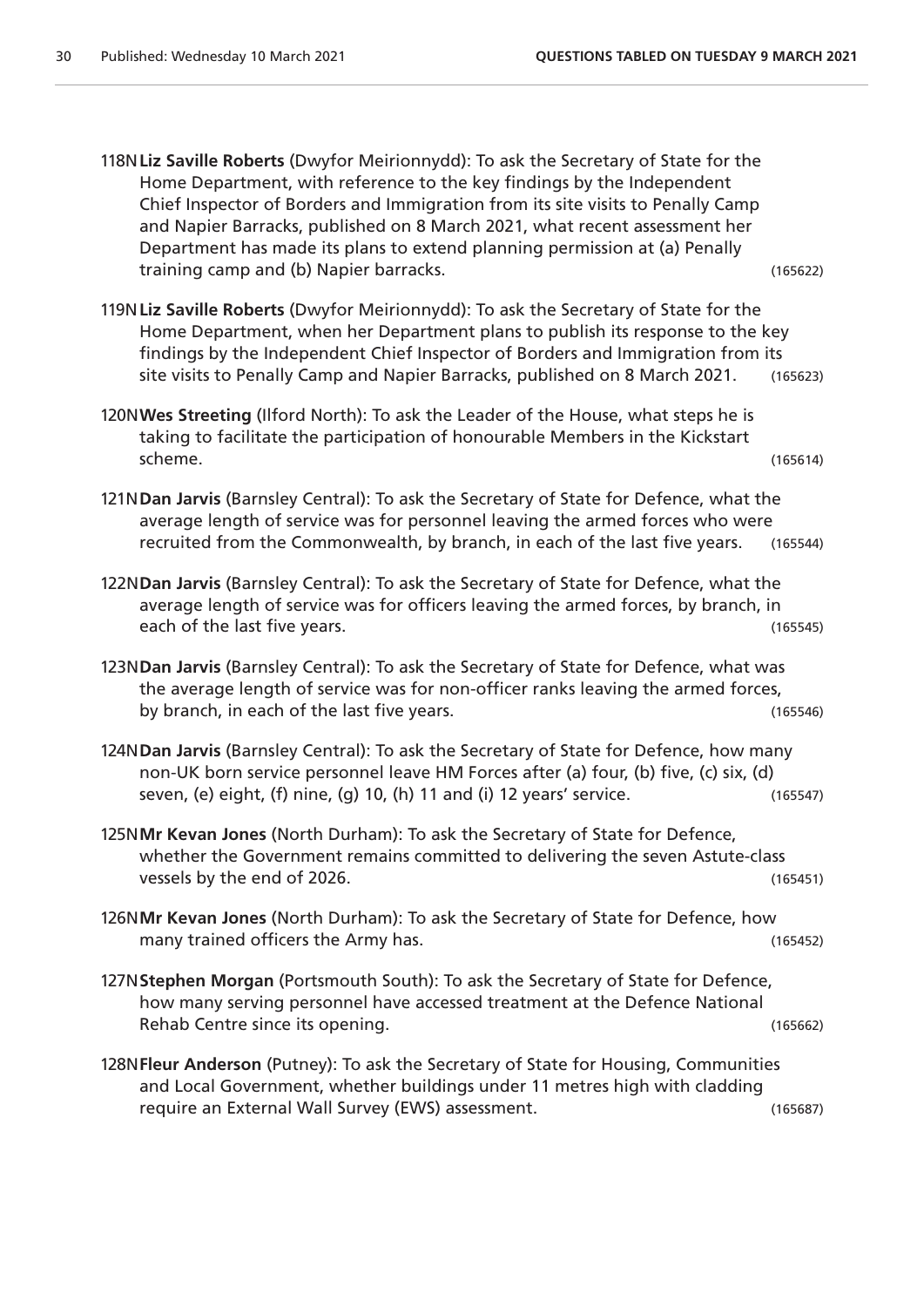129N**Sir Christopher Chope** (Christchurch): To ask the Secretary of State for Housing, Communities and Local Government, if the Government will make it a priority in the next Session of Parliament to bring forward legislative proposals to simplify and increase the transparency of company structures used by some owners of park home sites to limit a resident's security of tenure and avoid liability for enforcement action pursuant to the undertakings given in 2018. (165438)

- 130N**Alex Davies-Jones** (Pontypridd): To ask the Secretary of State for Housing, Communities and Local Government, with reference to the Local Authority Enforcement Project in Wales, what similar support he is making available to local authorities for collaboration on animal welfare enforcement across the UK. (165697)
- 131N**Chris Grayling** (Epsom and Ewell): To ask the Secretary of State for Housing, Communities and Local Government, when he plans to implement the Government's policy of requiring an electric car charging point at every new home. (165450)
- 132N**Andrew Gwynne** (Denton and Reddish): To ask the Secretary of State for Housing, Communities and Local Government, pursuant to the Answer of 9 March 2021 to Questions 163173 and 163174, when he plans to publish the methodological note explaining how the 100 priority places were selected for funding from the UK Community Renewal Fund. (165458)
- 133N**Robert Halfon** (Harlow): To ask the Secretary of State for Housing, Communities and Local Government, how much funding has been allocated to Harlow Council to provide Additional Restriction Grants to local businesses. (165498)
- 134N**Helen Hayes** (Dulwich and West Norwood): To ask the Secretary of State for Housing, Communities and Local Government, with reference to Chapter 3 of his Department's consultation, National Planning Policy Framework and National Model Design Code: consultation proposals, updated on 8 February 2021 on proposed changes to paragraph 35 of the National Planning Policy Framework, what criteria will be used to assess whether local plans and spatial development strategies are sound; and what other statements of national planning policy are referred to in that paragraph. (165615)
- 135N**Dame Diana Johnson** (Kingston upon Hull North): To ask the Secretary of State for Housing, Communities and Local Government, for what reason the Government decided to include Newark on its Towns Fund recipients March 2021 list, published on 3 March 2021. (165464)
- 136N**Steve Reed** (Croydon North): To ask the Secretary of State for Housing, Communities and Local Government, which Ministers in his Department had responsibility for category allocations of the Levelling Up Fund. (165558)
- 137N**Steve Reed** (Croydon North): To ask the Secretary of State for Housing, Communities and Local Government, whether an equality impact assessment was undertaken for the Levelling Up Fund. (165559)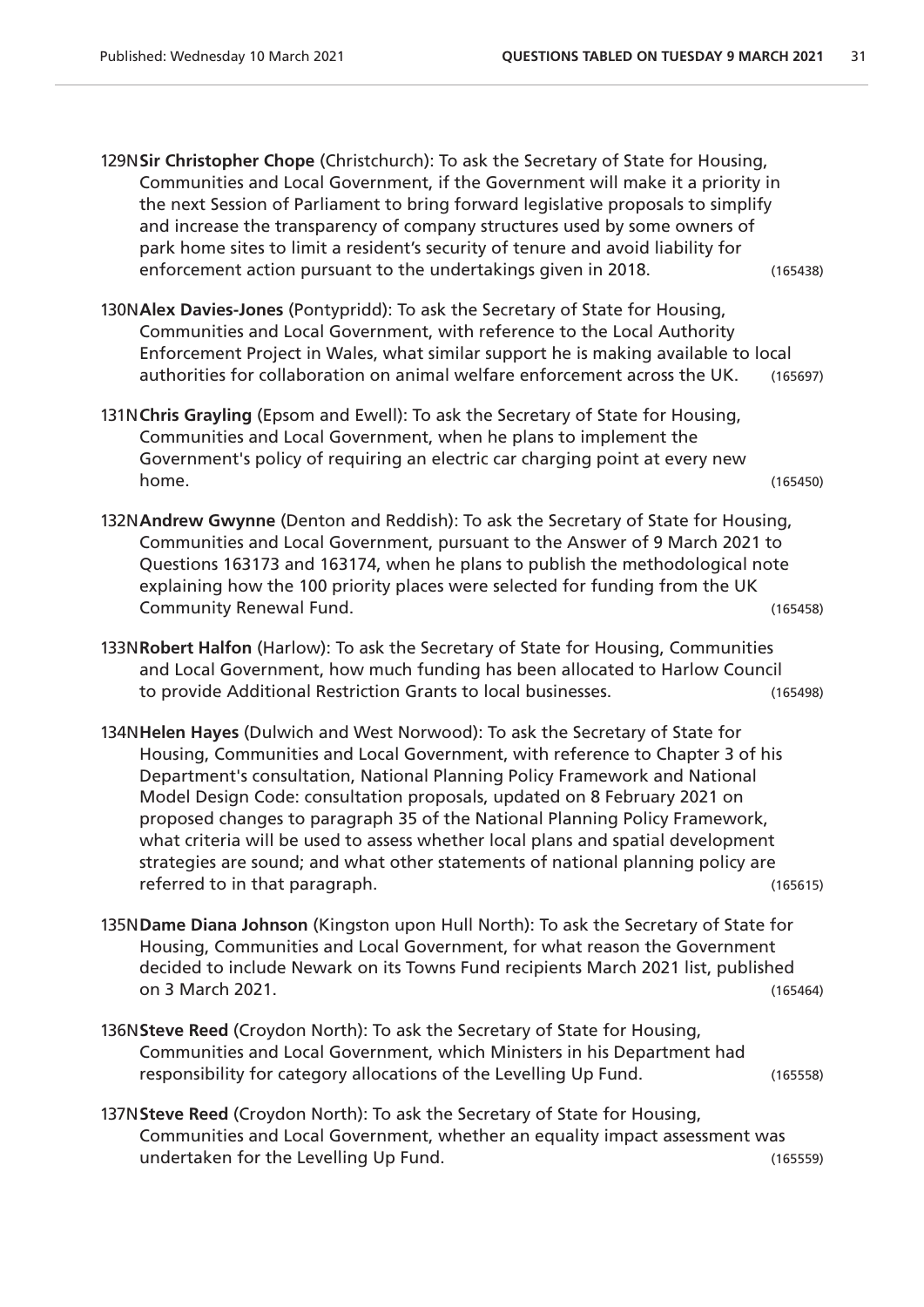138N**Steve Reed** (Croydon North): To ask the Secretary of State for Housing, Communities and Local Government, whether the Accounting Officer produced an assessment of the (a) Community Renewal Fund and (b) Levelling Up Fund. (165560)

- 139N**Steve Reed** (Croydon North): To ask the Secretary of State for Housing, Communities and Local Government, whether his Department took legal advice on the (a) Levelling Up Fund and (b) Community Renewal Fund. (165562)
- 140N**Bill Esterson** (Sefton Central): To ask the Prime Minister, pursuant to his oral contribution on 15 July 2020, Official Report, col 1514, what progress has been made to establish the format of a potential inquiry into the Government's handling of the covid-19 outbreak. (165515)
- 141N**Bill Esterson** (Sefton Central): To ask the Prime Minister, pursuant to his oral contribution on 15 July 2020, Official Report, col 1514, what progress has been made to identify the leadership of the inquiry into the Government's handling of the covid-19 outbreak. (165516)
- 142N**Bill Esterson** (Sefton Central): To ask the Prime Minister, pursuant to his oral contribution on 15 July 2020, Official Report, col 1514, what progress has been made to establish a start date for an inquiry into the Government's handling of the covid-19 outbreak. (165517)
- 143N**Alex Cunningham** (Stockton North): To ask the Chancellor of the Exchequer, if he will take steps to encourage renewable energy employers in freeports to commit to (a) re-training and (b) employment programmes for workers from the offshore oil and gas sector. (165531)
- 144N**Dame Diana Johnson** (Kingston upon Hull North): To ask the Chancellor of the Exchequer, if his Department will make additional funding available to the Department of Health to enable improvements in the infected blood support schemes. (165468)
- 145N**Dame Diana Johnson** (Kingston upon Hull North): To ask the Chancellor of the Exchequer, with reference to the announcement in Budget 2021 that lifetime financial support will be provided for survivors of the Thalidomide scandal, whether the Government plans to provide lifetime financial support to the survivors and victims of the contaminated blood scandal. (165469)
- 146N**Justin Madders** (Ellesmere Port and Neston): To ask the Chancellor of the Exchequer, pursuant to the Answer of 9 March 2021 to Question 163250 on Treasury: Social Media, whether his Department has made an estimate of the internal cost of that production in (a) cash terms and (b) time. (165579)
- 147N**Seema Malhotra** (Feltham and Heston): To ask the Chancellor of the Exchequer, how many staff were employed by the Valuation Office Agency in (a) 2016, (b) 2017, (c) 2018, (d) 2019 and (e) 2020; and how many staff are currently employed by that office. (165551)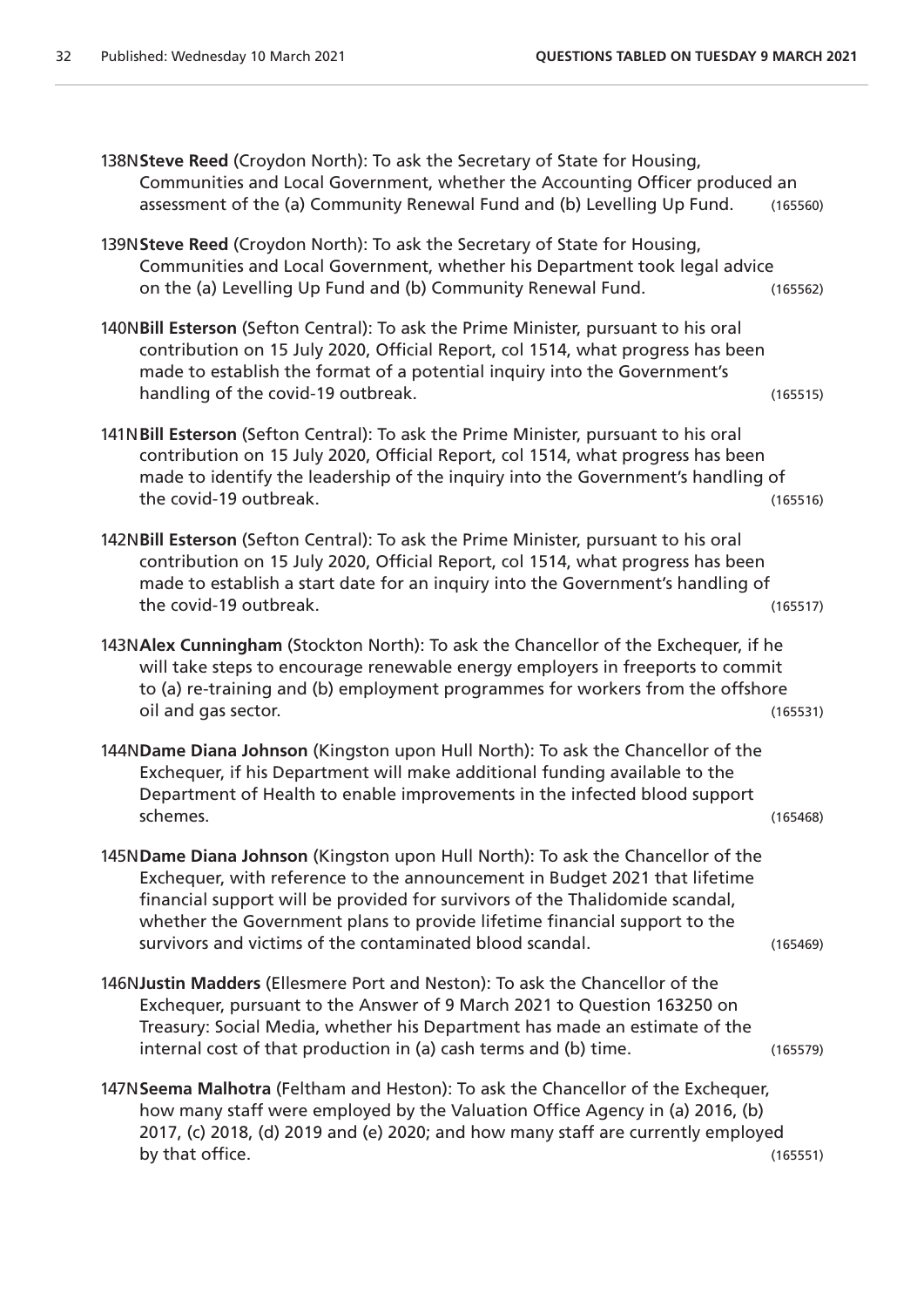| 148N Seema Malhotra (Feltham and Heston): To ask the Chancellor of the Exchequer,<br>(a) how many businesses are awaiting confirmation of their rateable value so that<br>they can receive a rate demand from their local authority and (b) how many of<br>those awaiting confirmation received a visit from the Valuation Office Agency in<br>(i) 2019, (ii) January to March 2020 and (iii) since March 2020. | (165552) |
|-----------------------------------------------------------------------------------------------------------------------------------------------------------------------------------------------------------------------------------------------------------------------------------------------------------------------------------------------------------------------------------------------------------------|----------|
| 149NAndy McDonald (Middlesbrough): To ask the Chancellor of the Exchequer, how<br>many and what proportion of jobs at the his Department's new economic campus<br>in the North of England are planned to be filled by staff transferring from<br>London; and what the (a) level and (b) range of seniority is of those jobs that are<br>planned to be transferred.                                              | (165564) |
| 150NAndy McDonald (Middlesbrough): To ask the Chancellor of the Exchequer, what<br>consultation his Department undertook before Budget 2021 with officials that<br>are to be transferred from London to the new economic campus in the North of<br>England; and whether that consultation is complete.                                                                                                          | (165565) |
| 151N Andy McDonald (Middlesbrough): To ask the Chancellor of the Exchequer, what<br>the timetable is for the transference of jobs to the new HMT economic campus in<br>the North of England.                                                                                                                                                                                                                    | (165566) |
| 152NAndy McDonald (Middlesbrough): To ask the Chancellor of the Exchequer,<br>whether the national minimum wage will apply in freeports.                                                                                                                                                                                                                                                                        | (165567) |
| 153N Andy McDonald (Middlesbrough): To ask the Chancellor of the Exchequer,<br>whether employers within freeports will be required to recognise trades unions<br>for collective bargaining purposes.                                                                                                                                                                                                            | (165568) |
| 154NAlison McGovern (Wirral South): To ask the Chancellor of the Exchequer, if he will<br>publish (a) a full list of organisations covered by the public sector pay pause and<br>(b) the criteria used to determine which organisations should be covered by that<br>pay pause.                                                                                                                                 | (165521) |
| 155NChi Onwurah (Newcastle upon Tyne Central): To ask the Chancellor of the<br>Exchequer, how much annual funding his Department provides to the National<br>Security Investment unit within the Department for Business, Energy and<br>Industrial Strategy.                                                                                                                                                    | (165537) |
| 156NChi Onwurah (Newcastle upon Tyne Central): To ask the Chancellor of the<br>Exchequer, whether he plans to make investment in software eligible for the<br>Super Deduction allowance.                                                                                                                                                                                                                        | (165538) |
| 157N Steve Reed (Croydon North): To ask the Chancellor of the Exchequer, whether the<br>Accounting Officer produced an assessment for the Levelling Up Fund.                                                                                                                                                                                                                                                    | (165561) |
| 158NDr Alan Whitehead (Southampton, Test): To ask the Chancellor of the Exchequer,<br>what assessment his Department has made of the potential effect of the Solent<br>Freeport on employment levels at operators of lifeline ferry services to the Isle of<br>Wight.                                                                                                                                           | (165422) |